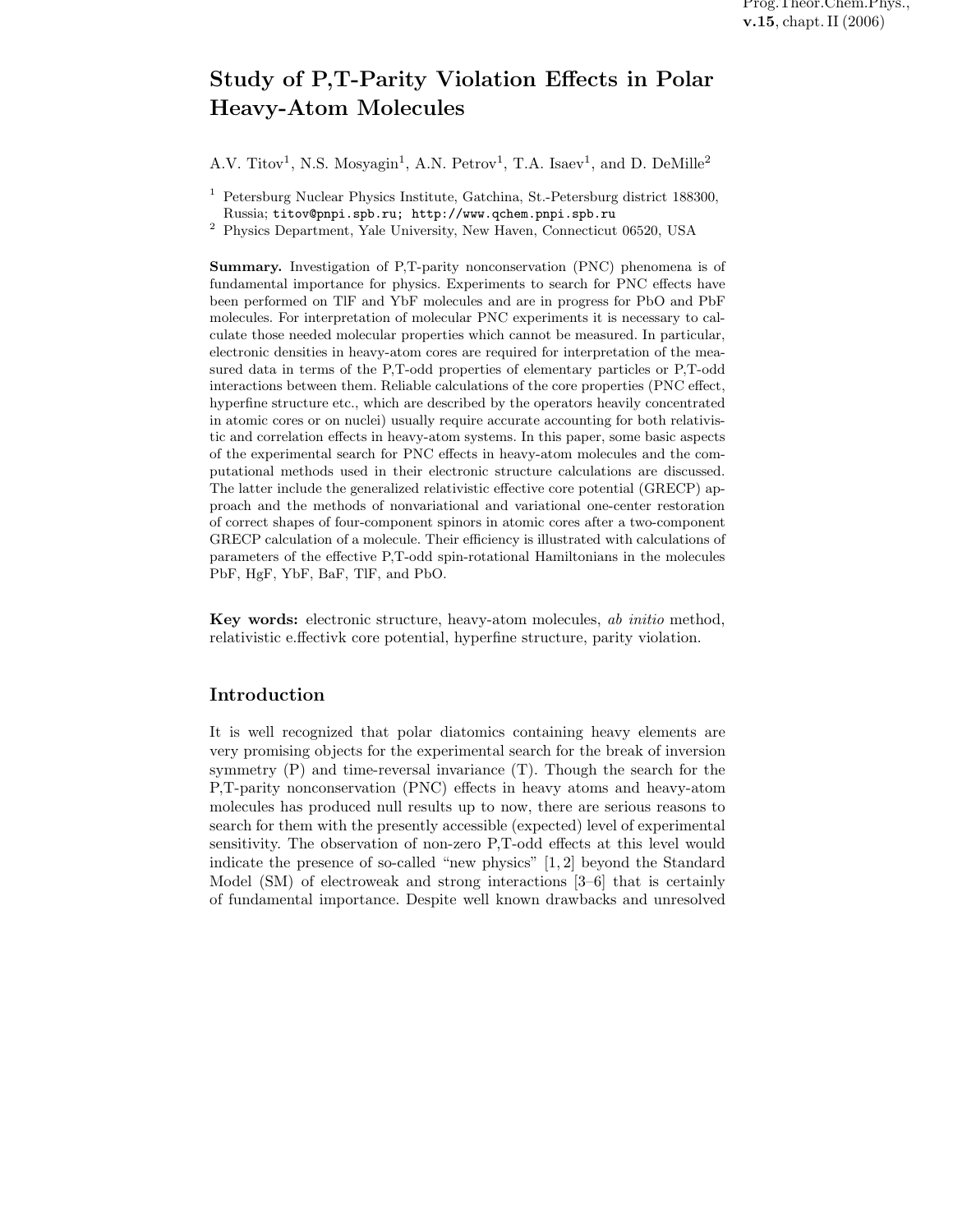problems of the Standard Model (radiative corrections to the Higgs mass are quadratically divergent; rather artifiial Higgs mechanism of symmetry breaking is not yet verified in experiment; the problem of CP-violation is not well understood, where "C" is charge conjugation symmetry etc.) there are no experimental data available which would be in direct contradiction with this theory (see section 2 and papers [2, 7] for more details and references). In turn, some popular extensions of the Standard Model, which allow one to overcome its disadvantages, are not confirmed experimentally.

A crucial feature of PNC experiments in atoms, molecules, liquids or solids is that for interpretation of measured data in terms of fundamental constants of the P,T-odd interactions, one must calculate those properties of the systems, which establish a connection between the measured data and studied fundamental constants (see section 3). These properties are described by operators heavily concentrated near or on heavy nuclei; they cannot be measured and their theoretical study is not a trivial task. During the last several years the significance of (and requirement for) ab initio calculation of electronic structure providing a high level of reliability and accuracy in accounting for both relativistic and correlation effects has only increased (see sections 2 and 9).

The main goal of the paper is to discuss the present status of relativistic calculations of P,T-odd properties in heavy-atom molecules, the two-step methodology used in these calculations, and the accuracy of this method. The historical background of the PNC study in atoms and molecules, its current status and some general remarks on the PNC experiments are presented in sections 1, 2 and 3, correspondingly. The ab initio relativistic methods and the two-step techniques of calculation designed for studying PNC properties in heavy-atom molecules are discussed in sections 4 and 5. The calculations of PNC properties and hyperfine structure in molecules PbF, HgF, YbF, BaF, TlF and PbO are presented in sections 6–9. Concluding remarks are outlined in section 10.

### 1 Study of P- and T-parity nonconservation effects in heavy-atom molecules: Historical background

After discovery of the combined charge and space parity violation, or CPviolation, in  $K^0_L$ -meson decay [8], the search for the electric dipole moments (EDMs) of elementary particles has become one of the most fundamental problems in physics  $[1, 2, 7, 9, 10]$ . A permanent EDM is induced by the weak interaction that breaks both the space symmetry inversion and time-reversal invariance [11]. Considerable experimental effort has been invested in probing for atomic EDMs induced by EDMs of the proton, neutron and electron, and by P,T-odd interactions between them. The best available restriction for the electron EDM,  $d_e$ , was obtained in the atomic Tl experiment [12], which established an upper limit of  $|d_e| < 1.6 \times 10^{-27}$  e·cm, where e is the charge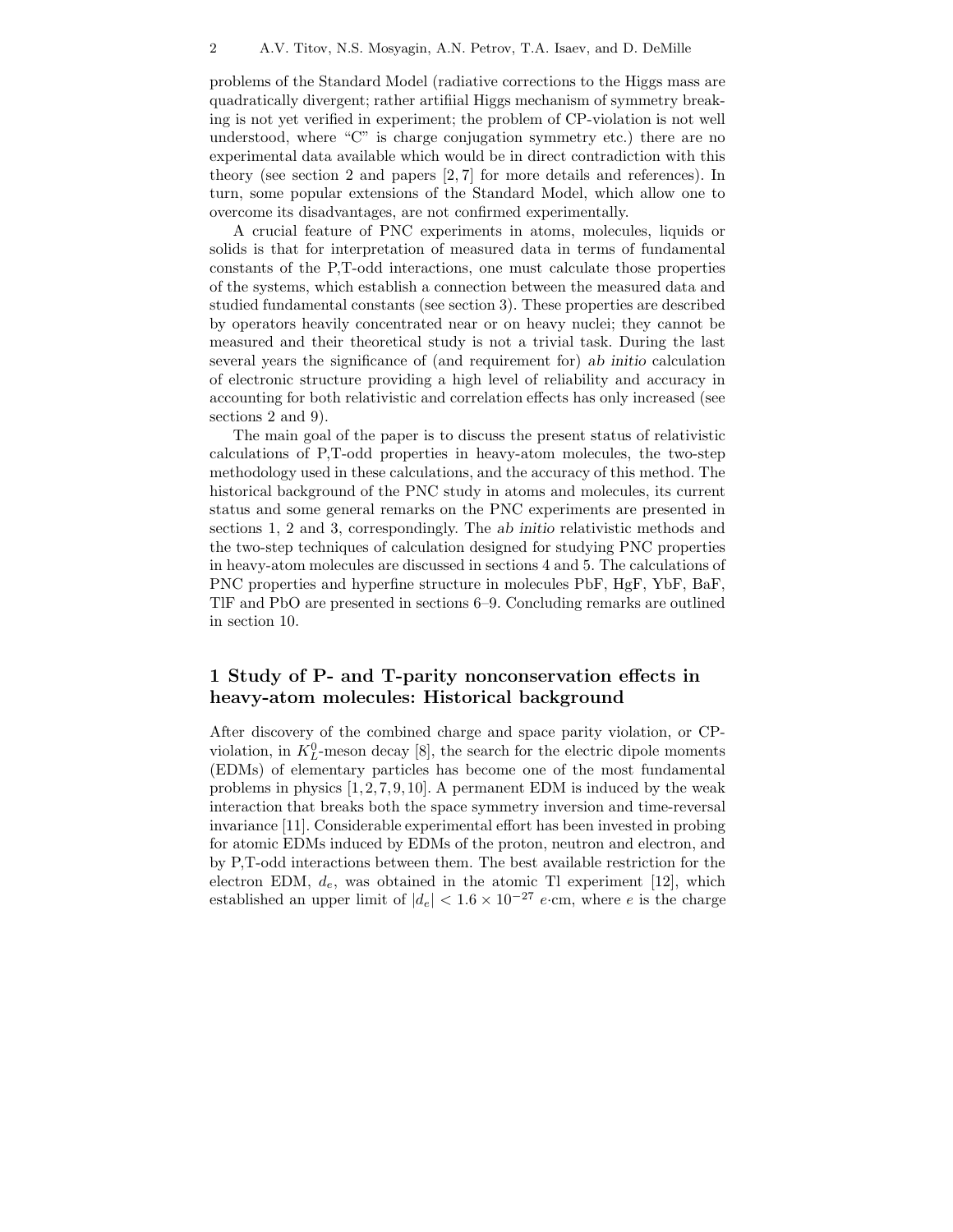of the electron. The benchmark upper limit on a nuclear EDM is obtained in atomic experiment on <sup>199</sup>Hg [13],  $|d_{\text{Hg}}| < 2.1 \times 10^{-28}$  e·cm, from which the best restriction on the proton EDM,  $|d_p| < 5.4 \times 10^{-24}$  e·cm, was also recently obtained by Dzuba et al. [14] and Dmitriev & Sen'kov [15] (the previous upper limit on the proton EDM was obtained in  $^{129}Xe$  [14, 16] and the TlF experiment, see below).

Since 1967, when Sandars suggested the use of polar heavy-atom molecules in the experimental search for the proton EDM [17], molecules have been considered the most promising objects for such experiments. Sandars also noticed earlier [18] that the P- and P,T-parity nonconservation effects are strongly enhanced in heavy atoms due to relativistic and other effects. For example, in paramagnetic atoms the enhancement factor for an electron EDM,  $d_{\text{atom}}/d_e$ , is roughly proportional to  $\alpha^2 Z^3 \alpha_D$ , where  $\alpha \approx 1/137$  is the fine structure constant, Z is the nuclear charge and  $\alpha_D$  is the atomic polarisability (the  $\alpha^2 Z^3$ enhancement formula was first derived by Flambaum [19]). It can be of order 100 or greater for highly polarizable heavy atoms  $(Z > 50)$ . Furthermore, the effective intramolecular electric field acting on electrons in polar molecules can be five or more orders of magnitude higher than the maximal field accessible in a laboratory. The first molecular EDM experiment was performed on TlF by Sandars et al. [20] (Oxford, UK); it was interpreted as a search for the proton EDM and other nuclear P,T-odd effects. In 1991, in the last series of the  $^{205}$ TlF experiments by Hinds et al. [21] (Yale, USA), the restriction  $d_p = (-4\pm6)\times10^{-23}$  e·cm was obtained (this was finally recalculated in 2002 by Petrov et al. [22] as  $d_p = (-1.7 \pm 2.8) \times 10^{-23} e \cdot$ cm).

The experimental search for the P-odd effects and electron EDM was further stimulated since 1978 by theoretical papers of Labzowsky [23] and Sushkov & Flambaum  $[24]$ , respectively, who clarified the possibilities of additional enhancement of these effects in diatomic radicals like BiS and PbF due to the closeness of levels of opposite parity in  $\Omega$ -doublets having a  $^2\Pi_{1/2}$ ground state (see also papers [25,26], in which similar ideas are independently proposed). Then Sushkov et al. [27] and Flambaum & Khriplovich [28] suggested the use of  $\Omega$ -doubling in diatomic radicals with a  ${}^{2}\Sigma_{1/2}$  ground state for such experiments and the HgF, HgH and BaF molecules were first studied semiempirically by Kozlov [29]. At the same time, the first two-step ab initio calculation of PNC effects in PbF initiated by Labzowsky was finished by Titov et al. [30, 31]. A few years later, Hinds started an experimental search for the electron EDM in the YbF molecule, on which the first result was obtained by his group in 2002 (Sussex, UK) [32],  $d_e = (-0.2 \pm 3.2) \times 10^{-26} e$ ·cm. Though that restriction is worse than the best current  $d_e$  datum (from the Tl experiment, see above), nevertheless, it is limited by only counting statistics, as Hinds et al. pointed out in [32].

A new series of electron EDM experiments on YbF by Hinds' group (Imperial College, UK) are in progress [33] and a new generation of electron EDM experiments using a vapor cell, on the metastable  $a(1)$  state of PbO,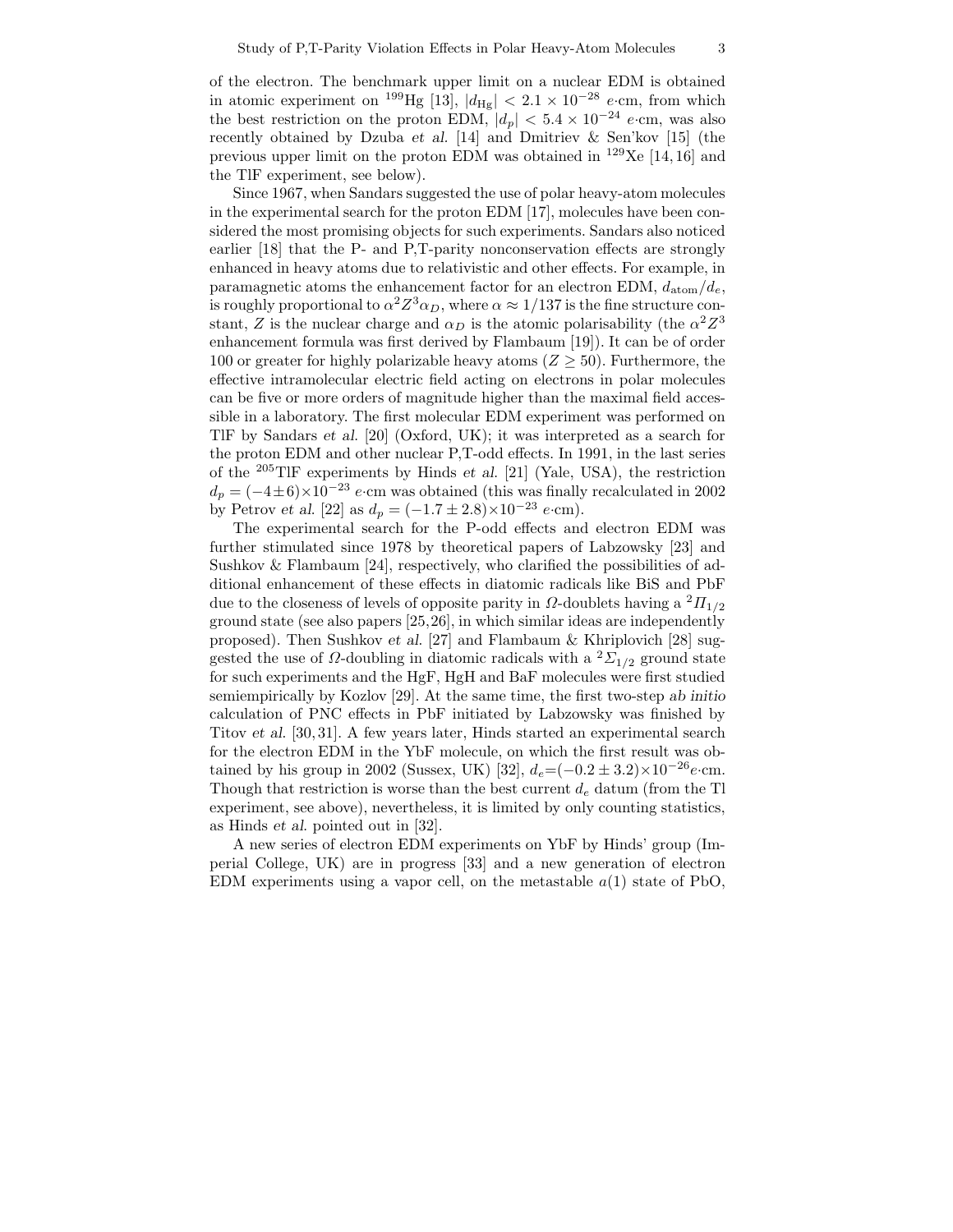is being prepared by the group of DeMille (Yale, USA). The unique suitability of PbO for searching for the elusive  $d_e$  is demonstrated by the very high projected statistical sensitivity of the Yale experiment to the electron EDM. In prospect, it allows one to detect  $d_e$  of order of  $10^{-29} \div 10^{-31}$  e·cm [34], two–four orders of magnitude lower than the current limit quoted above. Some other candidates for the EDM experiments, in particular, HgH, HgF, TeO<sup>∗</sup>, and HI<sup>+</sup> are being discussed and an experiment on PbF is planned (Oklahoma Univ., USA).

### 2 Present status of the electron EDM search

As is mentioned in the introduction, the observation of a non-zero EDM would point out the presence of so called "new physics" (see [2, 35] and references) beyond the Standard Model [3–6, 36] or CP violation in the QCD sector of SM,  $SU(3)_C$ . The discovery of a lepton EDM (electron EDM in our case) would have an advantage as compared to the cases of neutron or proton EDMs because the latter are not considered as elementary particles within the SM and its extensions.

In Table 1 some estimates for the electron EDM predicted by different theoretical models are given (e.g., see [7] for more details). One can see from the table that the most conservative estimate is given by the Standard Model. This is explained by severe cancellations and suppressions of the contributions producing the electron EDM within the SM. In turn, the "new physics" (extensions of the Standard Model: supersymmetry (SUSY) [2,37,38] multi-Higgs [39–41], left-right symmetry [38, 40, 42], lepton flavor-changing [43, 44] etc.) is very sensitive to the EDMs of elementary particles. This is especially true for the minimal ("naive") SUSY model, which predicts an electron EDM already at the level of  $10^{-25}e\cdot$ cm. However, the best experimental estimate on the electron EDM,  $1.6 \times 10^{-27}$ e·cm, obtained in the experiment on the Tl atom [12], is almost two orders of magnitude smaller. More sophisticated SUSY models (which are extremely popular among theorists because they allow one to overcome serious theoretical drawbacks of SM, explain the "gauge hierarchy problem", solve the problem of dark matter in astrophysics etc.) still predict the electron EDM at the level of  $10^{-27}e\cdot$ cm or somewhat smaller. Since the Tl experiment is finished now, an intriguing expectation is connected with the ongoing experiment on the  $a(1)$  state of the PbO molecule, which is expected to be sensitive to the electron EDM at least two orders of magnitude smaller. Thus, the most popular extensions of SM can be severely examined by this experiment, i.e. even the result compatible with zero will dramatically influence their status.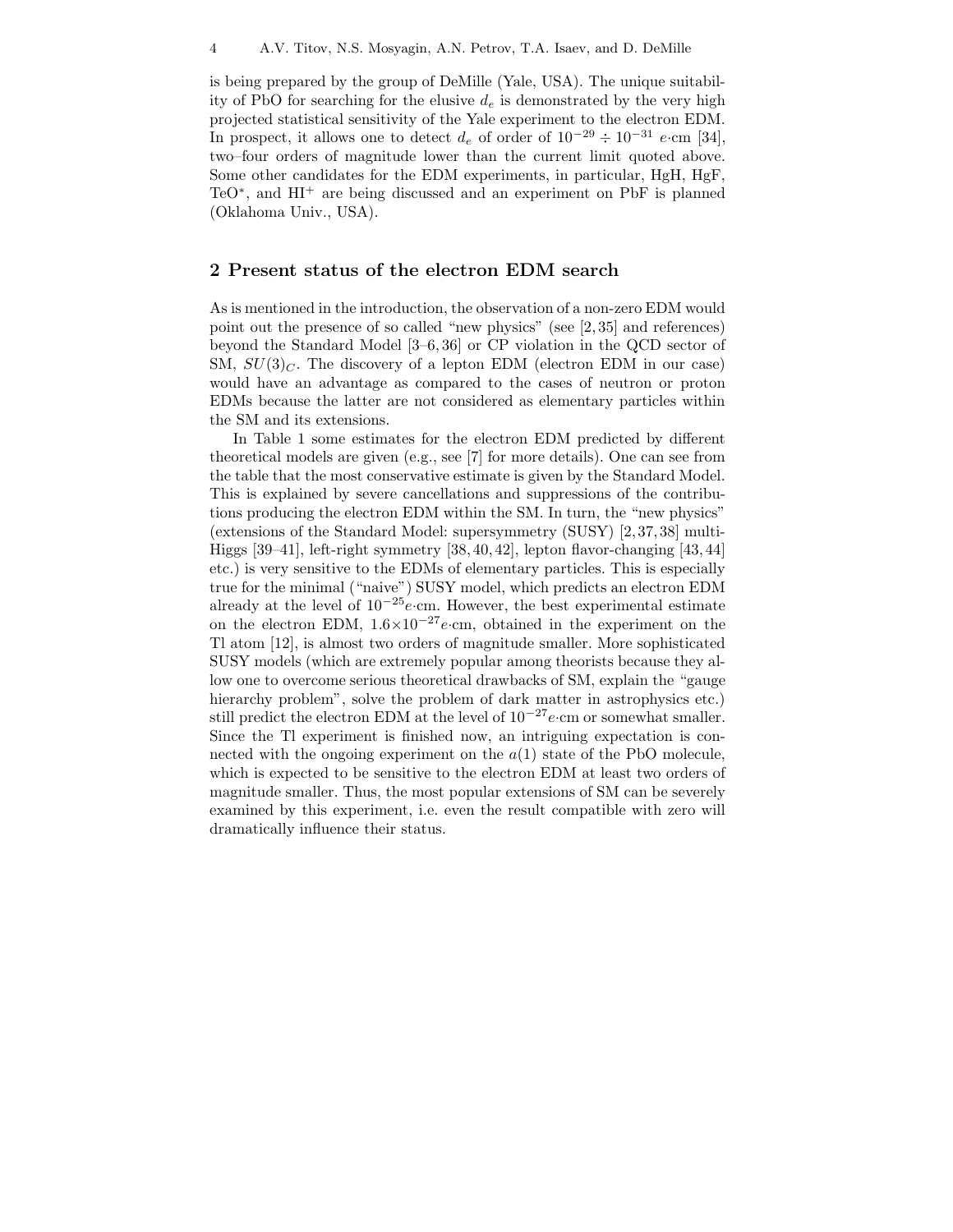| Model                   | $ d_e $ (in e.cm)       |
|-------------------------|-------------------------|
| Standard Model          | $< 10^{-38}$            |
| Left-right symmetric    | $10^{-28} - 10^{-26}$   |
| Lepton flavor-changing  | $10^{-29} - 10^{-26}$   |
| Multi-Higgs             | $10^{-28} - 10^{-27}$   |
| Supersymmetric          | $\leq 10^{-25}$         |
| Experimental limit [12] | $< 1.6 \times 10^{-27}$ |

**Table 1.** Prediction for the electron EDM,  $|d_e|$ , in popular theoretical models

## 3 General remarks on experimental search for EDMs in atoms and molecules

The experiments to search for EDMs in atoms and molecules are carried out using different approaches [7, 45]. The experimental technique depends on the properties of the atoms and molecules used in such an experiment. These properties influence the atomic and molecular sources, resonance region and detector. For example, for diatomic radicals like YbF or PbF the experiments on molecular beams are most reasonable, while for molecules with closed electronic shells in the ground state like PbO the EDM measurements can be carried out in optical cells.

Nevertheless, the statistical sensitivity of the experiments to the electron or proton EDM usually depends on some parameters common for all such EDM experiments. The easiest way to see this is to apply the Heisenberg uncertainty principle to evaluate the sensitivity of the EDM measurement. Suppose that the EDM of a molecule is measured in some electric field,  $E$ . (Do not confuse the EDM of a polar molecule with the large conventional dipole moment of the molecule, which averages to zero in the absence of external electric field in the laboratory coordinate system. In contrast to the latter, the (vanishingly small) molecular EDM can exist only due to P,Todd interactions; it is permanent and its direction depends on the sign of the projection of the total electronic momentum on the molecular axis. See [7] for more details.) Thus the energy of interaction of the molecular EDM,  $d = d\sigma$ (where  $\sigma$  is a unit vector along the total angular momentum of the molecule), with the electric field is  $\mathbf{d} \cdot \mathbf{E}$  (linear Stark effect) and the energy difference between the levels with opposite directions of the total angular momentum (leading to the contributions of different signs) is  $2d \cdot E$ . If a measurement is carried out by detecting the energy shift during a time  $T$ , the uncertainty in the d determination is  $\delta d = \hbar/(2T \mathbf{E} \cdot \boldsymbol{\sigma})$ . For such measurement on N uncorrelated molecules one, obviously, has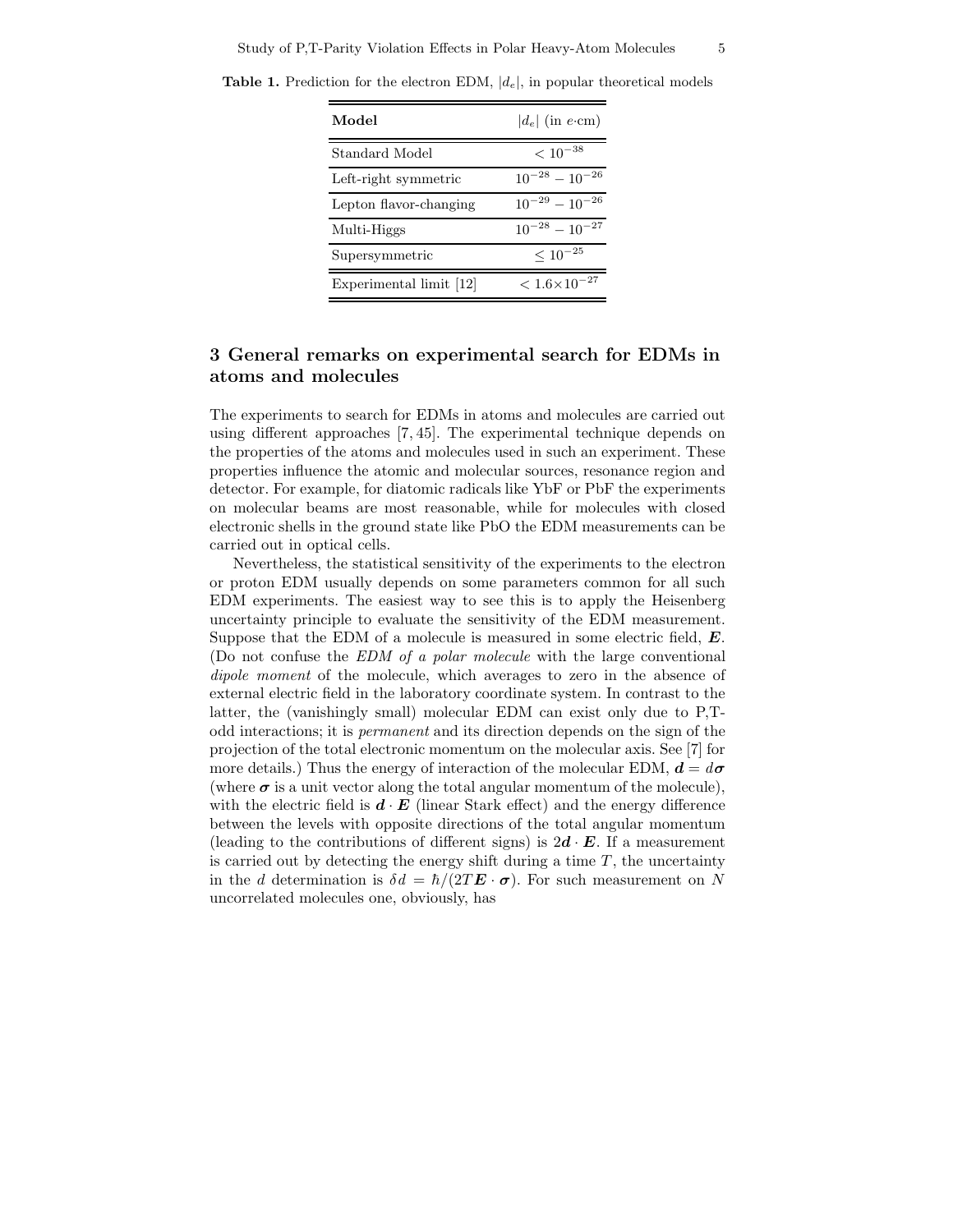6 A.V. Titov, N.S. Mosyagin, A.N. Petrov, T.A. Isaev, and D. DeMille

$$
\delta d = \hbar/(2T\sqrt{N}\mathbf{E}\cdot\boldsymbol{\sigma}) = \hbar/(2TE_{\sigma}\sqrt{\tau dN/dt}) ,
$$

where  $dN/dt$  is the counting rate,  $E_{\sigma} = \mathbf{E} \cdot \boldsymbol{\sigma}$ , and  $\tau$  is the total measurement time (usually  $\tau \gg T$  and T is limited by the *coherence time* of the considered system). Up to now we deal with the molecular EDM d. Let us write  $d = G d_e$ , where  $d_e$  is the value of the *electron EDM* (the same is valid, of course, for the proton EDM) and  $G$  is the proportionality coefficient (usually called the enhancement factor). Thus, the final expression for  $\delta d_e$  is

$$
\delta d_e = \frac{\hbar}{2TGE_\sigma \sqrt{\tau dN/dt}} = \frac{\hbar}{2TW\sqrt{\tau dN/dt}},\tag{1}
$$

where the value  $W = GE_{\sigma}$  is the *effective electric field* in the molecule, which can be interpreted as the field that should be applied along the EDM of a free electron to give the energy shift  $2W d_e \equiv 2E_\sigma d$ .

From expression (1), the basic conditions which should be met in any prospective EDM experiment can be derived:

- 1. The counting rate  $\left(\frac{dN}{dt}\right)$  should be made as high as possible. From this point of view the experiments on vapor cells, like that planned for PbO, have a clear advantage as compared to beam experiments because molecular vapor density can be usually made much higher than molecular beam density. Thus, in the experiment on the PbO cell the counting rate is estimated to be of order  $10^{11}$ – $10^{15}$  Hz [34], while in the experiment on the YbF molecular beam the counting rate was of order  $10^4$  Hz [32].
- 2. It is crucial to attain high coherence time  $T$ . In the beam experiments that time is just the time of flight through the region with the electric field. For a gas-dynamic molecular source the typical time of flight is  $1 - 10$  ms. On the other hand, for the PbO experiment in vapor cell T is close to the lifetime of the excited (metastable) state  $a(1)$ ,  $T \approx 0.1$  ms. So, the beam experiments have advantage in the coherence time.
- 3. It is also critical to have a high value of the effective electric field W, acting on the electron. The only way to know that parameter is to perform relativistic calculations. It is notable that the first semiempirical estimates of this kind were performed by Sandars in [17, 18] for Cs and TlF, correspondingly. In these papers the importance of accounting for relativistic effects and using heavy atoms and heavy-atom molecules in EDM experiments was first understood.

The expected energy difference,  $2d \cdot E$  is extremely small even for completely polarized heavy-atom molecules. Thus, in practice, the EDM experiment is usually carried out in parallel and antiparallel electric and magnetic  $(B)$  fields. Interaction energy of the molecular magnetic moment,  $\mu$ , with the magnetic field is much higher than that of the EDM with the electric field and the energy differences are

$$
2\boldsymbol{\mu} \cdot \boldsymbol{B} + 2\boldsymbol{d} \cdot \boldsymbol{E}
$$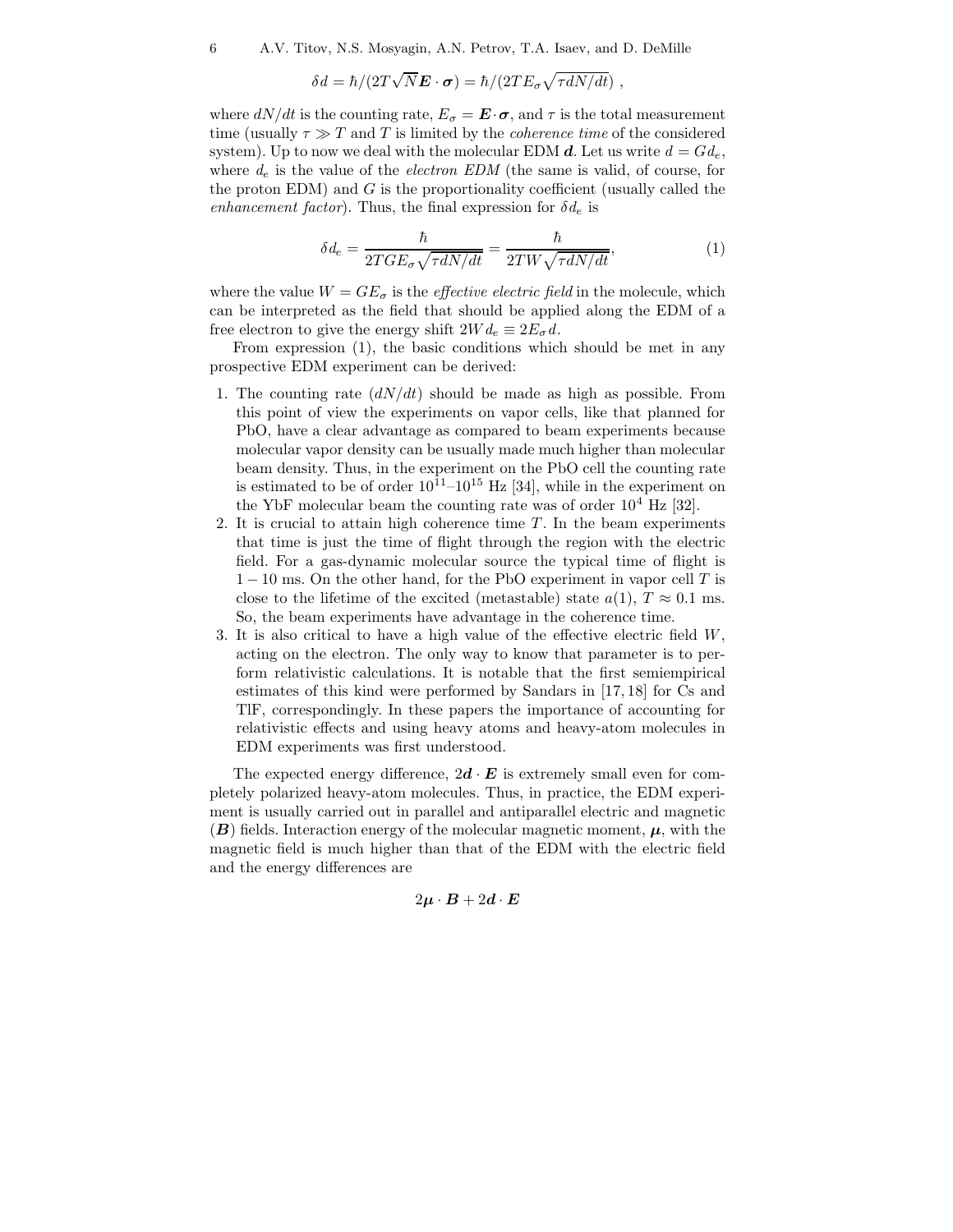and

$$
2\mu \cdot B - 2d \cdot E
$$

for parallel and antiparallel fields, respectively (in practice, the atomic or molecular spin precession is usually studied instead of direct measurement of the energy shift, see [45]). When the electric field is reversed, the energy shift,  $4d \cdot E = 4d_eW$ , points to the existence of the permanent molecular EDM. The same measurement technique is applicable to studying other P,T-odd interactions in atoms and molecules.

The electronic structure parameters describing the P,T-odd interactions of electrons (sections  $6, 7,$  and  $9$ ) and nucleons (section 8) including the interactions with their EDMs should be reliably calculated for interpretation of the experimental data. Moreover, ab initio calculations of some molecular properties are usually required even for the stage of preparation of the experimental setup. Thus, electronic structure calculations suppose a high level of accounting for both correlations and relativistic effects (see below). Modern methods of relativistic ab initio calculations (including very recently developed approaches) allow one to achieve the required high accuracy. These approaches will be outlined and discussed in the following sections.

### 4 Heavy-atom molecules: Computational strategies.

The most straightforward method for electronic structure calculation of heavy-atom molecules is solution of the eigenvalue problem using the Dirac-Coulomb (DC) or Dirac-Coulomb-Breit (DCB) Hamiltonians [46–48] when some approximation for the four-component wave function is chosen.

However, even applying the four-component single configuration (SCF) approximation, Dirac-Fock (DF) or Dirac-Fock-Breit (DFB), to calculation of heavy-atom molecules (followed by transformation of two-electron integrals to the basis of molecular spinors is not always an easy task) because a very large set of primitive atomic basis functions can be required for such all-electron four-component SCF calculations (see [49]). Starting from the Pauli approximation and Foldy–Wouthuysen transformation, many different two-component approaches were developed in which only large components are treated explicitly (e.g., see [50–53] and references). In addition, the approaches with perturbative treatment of relativistic effects [54] have been developed in which a nonrelativistic wavefunction is used as reference. During the last few years, good progress was also attained in four-component techniques [46, 55–57] which allowed one to reduce efforts in calculation and transformation of two-electron matrix elements with small components of four-component molecular spinors. These developments are applied, in particular, in the DIRAC [58] and BERTHA [59, 60] molecular programs. Thus, accurate DC(B) calculations of relatively simple heavy-atom molecules can be performed on modern computers now.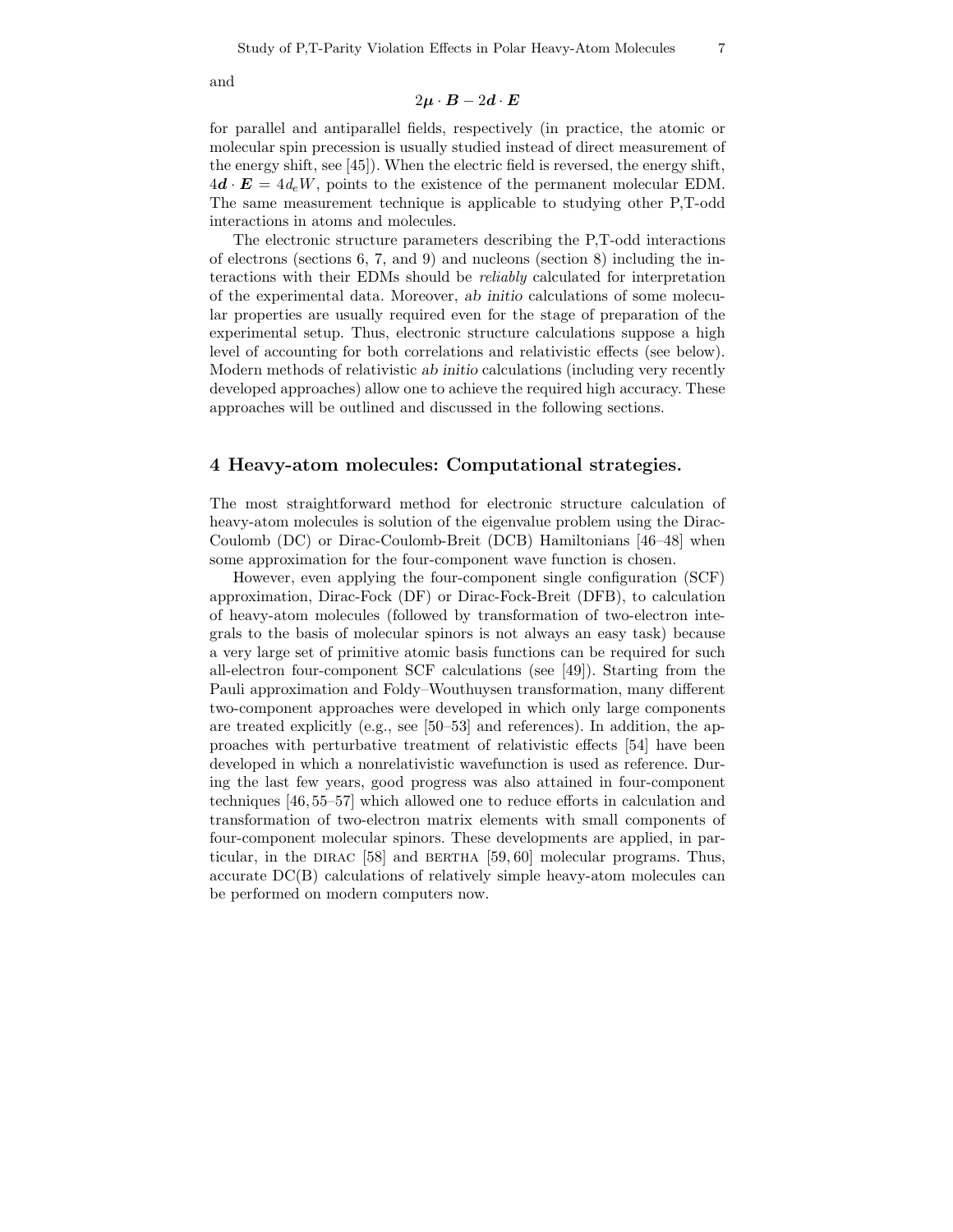The greatest computational savings are achieved when the two-component relativistic effective core potential (RECP) approximation suggested originally by Lee *et al.* [61] is used (e.g., see reviews  $(62-64)$ ). There are several reasons for using RECPs (including model potentials and pseudopotentials) in calculations of complicated heavy-atom molecules, clusters and solids. The RECP approaches allow one to exclude the large number of chemically inactive electrons from molecular calculations and to treat explicitly only valence and outermost core electrons from the beginning. Then, the oscillations of the valence spinors are usually smoothed in heavy-atom cores simultaneously with excluding small components from the explicit treatment. As a result the number of primitive basis functions can be reduced dramatically; this is especially important for calculation and transformation of two-electron integrals when studying many-atomic systems and compounds of very heavy elements including actinides and superheavies. The RECP method is based on a well-developed nonrelativistic technique of calculations; however, an effective spin-orbit interaction and other scalar-relativistic effects are taken into account usually by means of radially-local [62–65], separable [66–68] or Huzinaga-type [69–71] operators.

Correlation molecular calculations with RECPs are naturally performed in the basis of spin-orbitals (and not of spinors as is in all-electron fourcomponent calculations) even for the cases when quantum electrodynamics (two-electron Breit etc.) effects are taken into account [49,72]. Note, however, that the DCB technique with the separated spin-free and spin-dependent terms also has been developed [73], but it can be efficiently applied only in the cases when spin-dependent effects can be neglected both for valence and for core shells. In the RECP method, the interactions with the excluded inner core shells (spinors!) are described by spin-dependent potentials whereas the explicitly treated valence and outer core shells are usually described by spin-orbitals in molecular calculations. It means that some "soft" way of accounting for the core-valence orthogonality constraints is applied in the latter case [74] (note, meantime, that the strict core-valence orthogonality can be retrieved after the RECP calculation by using the restoration procedures described below). Another merit of the RECP method is in its natural ability to account for correlations with the explicitly excluded inner core electrons [75] (this direction is actively developed during last years). The use of the molecular spin-orbitals and the "correlated" RECPs allows one to reduce dramatically the expenses at the stage of correlation calculation of heavyatom molecules. These are important advantages when a very high level of accounting for correlations is required even in studying diatomics (e.g., see calculations of PbO described in section 9). Thus, many complications of the DC(B) molecular calculations are avoided when employing RECPs.

The "shape-consistent" (or "norm-conserving") RECP approaches are most widely employed in calculations of heavy-atom molecules though "energyadjusted/consistent" pseudopotentials [63] by Stuttgart team are also ac-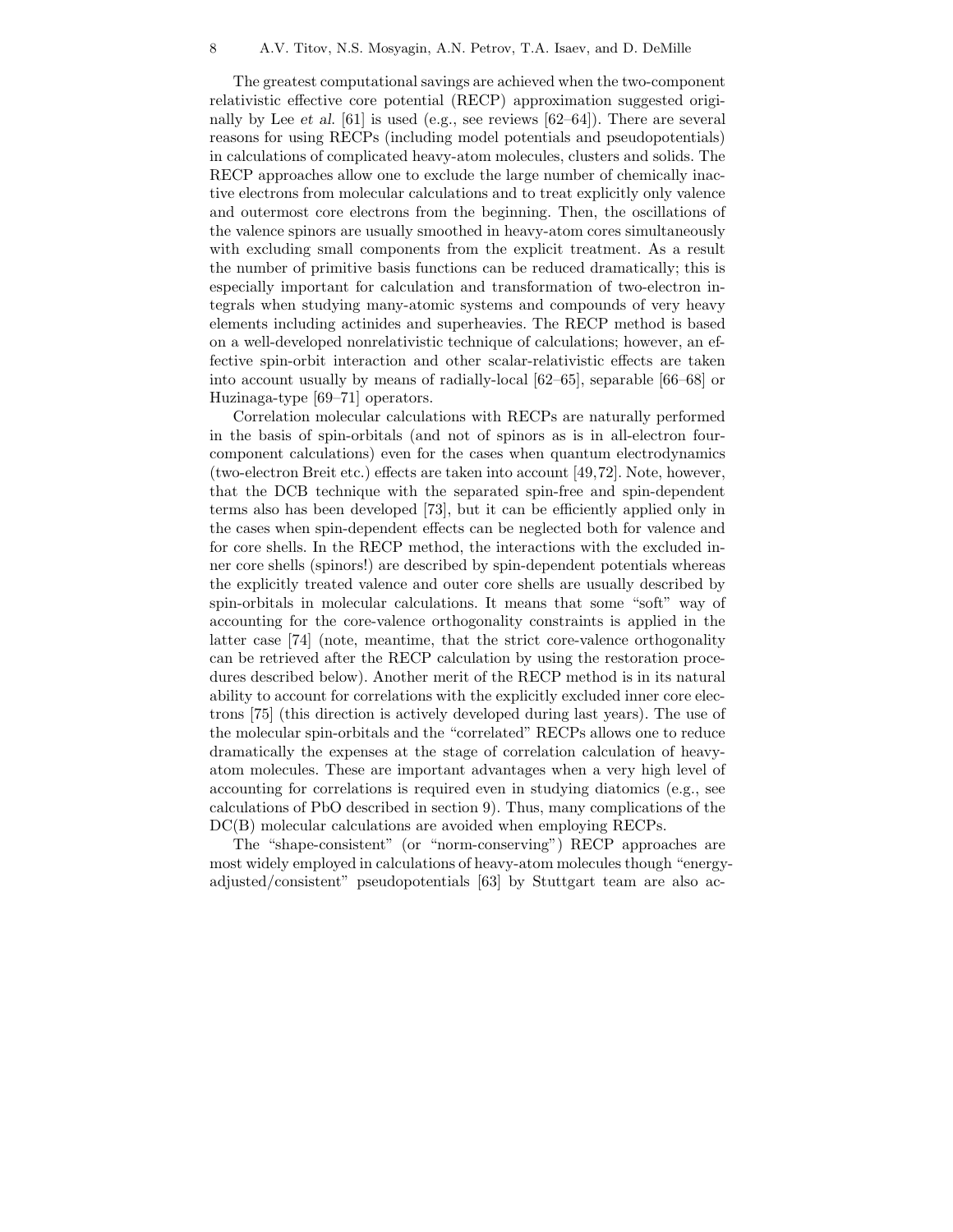tively used as well as the Huzinaga-type "ab initio model potentials" [71]. In plane wave calculations of many-atom systems and in molecular dynamics, the separable pseudopotentials [66–68] are more popular now because they provide linear scaling of computational effort with the basis set size in contrast to the radially-local RECPs. The nonrelativistic shape-consistent effective core potential was first proposed by Durand & Barthelat [76] and then a modified scheme of the pseudoorbital construction was suggested by Christiansen et al. [77] and by Hamann et al. [78].

In a series of papers (see [72, 74, 75, 79, 80] and references) a generalized RECP approach was developed that involves both radially-local, separable and Huzinaga-type potentials as its components in particular cases. It allows one to attain very high accuracy of calculation of valence properties and electronic densities in the valence region when treating outermost core shells in calculations explicitly (see section 5 for more details).

Nevertheless, calculation of such properties as spin-dependent electronic densities near nuclei, hyperfine constants, P,T-parity nonconservation effects, chemical shifts etc. with the help of the two-component pseudospinors smoothed in cores is impossible. We should notice, however, that the above core properties (and the majority of other properties of practical interest which are described by the operators heavily concentrated within inner cores or on nuclei) are mainly determined by electronic densities of the valence and outer core shells near to, or on, nuclei. The valence shells can be open or easily perturbed by external fields, chemical bonding etc., whereas outer core shells are noticeably polarized (relaxed) in contrast to the inner core shells. Therefore, accurate calculation of electronic structure in the valence and outer core region is of primary interest for such properties.

For evaluation of the matrix elements of the operators concentrated on (or close to) nuclei, proper shapes of the valence molecular four-component spinors must be restored in atomic core regions after performing the RECP calculation of that molecule. In 1959, a nonrelativistic procedure of restoration of the orbitals from smoothed Phillips–Kleinman pseudoorbitals was proposed [81] based on the orthogonalization of the latter to the original atomic core orbitals. In 1985, Pacios & Christiansen [82] suggested a modified orthogonalization scheme in the case of shape-consistent pseudospinors. At the same time, a simple procedure of "nonvariational" one-center restoration (NOCR, see below) employing the idea of generation of equivalent basis sets in four-component Dirac-Fock and two-component RECP/SCF calculations was proposed and first applied in [30] to evaluation of the P,T-odd spinrotational Hamiltonian parameters in the PbF molecule. In 1994, a similar procedure was used by Blöchl inside the augmentation regions [83] in solids to construct the transformation operator between pseudoorbitals ("PS") and original orbitals ("AE") in his projector augmented-wave method.

All the above restoration schemes are called "nonvariational" as compared to the "variational" one-center restoration (VOCR, see below) proce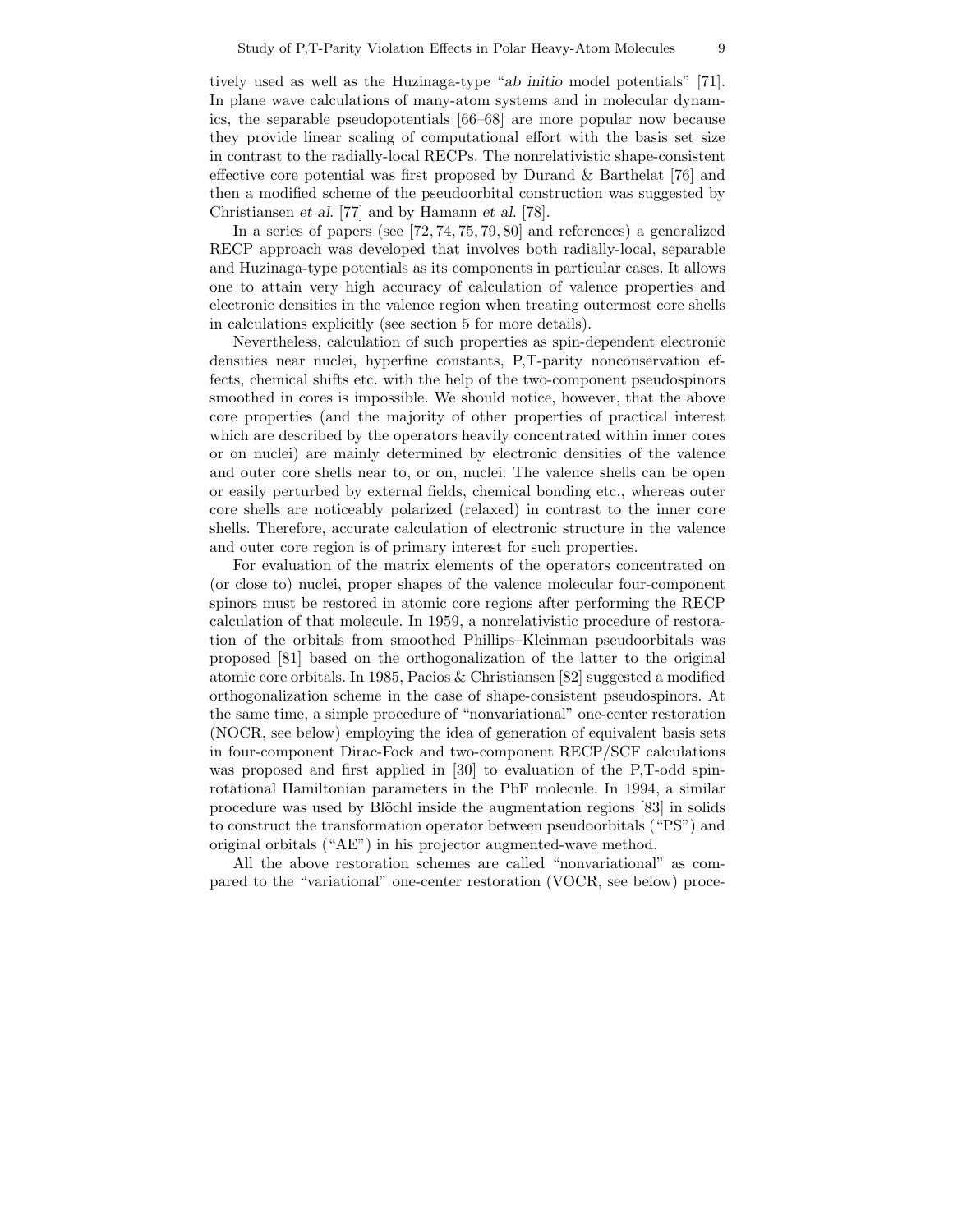dure proposed in [84, 85]. Proper behavior of the molecular orbitals (fourcomponent spinors) in atomic cores of molecules can be restored in the scope of a variational procedure if the molecular pseudoorbitals (two-component pseudospinors) match correctly the original orbitals (large components of bispinors) in the valence region after the molecular RECP calculation. As is demonstrated in [49, 74], this condition is rather correct when the shapeconsistent RECP is involved to the molecular calculation with explicitly treated outermost core orbitals and, especially, when the generalized RECP operator is used since the above matching condition is implemented at their generation.

At the restoration stage, a one-center expansion in the spherical harmonics with numerical radial parts is most appropriate both for orbitals (spinors) and for the description of "external" interactions with respect to the core regions of a considered molecule. In the scope of the discussed two-step methods for the electronic structure calculation of a molecule, finite nucleus models and quantum electrodynamic terms including, in particular, two-electron Breit interaction may be taken into account without problems [72].

One-center expansion was first applied to whole molecules by Desclaux & Pyykkö in relativistic and nonrelativistic Hartree-Fock calculations for the series  $CH_4$  to  $PbH_4$  [86] and then in the Dirac-Fock calculations of CuH, AgH and AuH [87] and other molecules [88]. A large bond length contraction due to the relativistic effects was estimated. However, the accuracy of such calculations is limited in practice because the orbitals of the hydrogen atom are reexpanded on a heavy nucleus in the entire coordinate space. It is notable that the RECP and one-center expansion approaches were considered earlier as alternatives to each other [89, 90].

The applicability of the discussed two-step algorithms for calculation of wavefunctions of molecules with heavy atoms is a consequence of the fact that the valence and core electrons may be considered as two subsystems, interaction between which is described mainly by some integrated properties of these subsystems. The methods for consequent calculation of the valence and core parts of electronic structure of molecules give us a way to combine the relative simplicity and accessibility both of molecular RECP calculations in gaussian basis set, and of relativistic finite-difference one-center calculations inside a sphere with the atomic core radius.

The first two-step calculations of the P,T-odd spin-rotational Hamiltonian parameters were performed for the PbF radical about 20 years ago [30, 31], with a semiempirical accounting for the spin-orbit interaction. Before, only nonrelativistic SCF calculation of the TlF molecule using the relativistic scaling was carried out [91, 92]; here the P,T-odd values were underestimated by almost a factor of three as compared to the later relativistic Dirac-Fock calculations. The latter were first performed only in 1997 by Laerdahl et al. [93] and by Parpia [94]. The next two-step calculation, for PbF and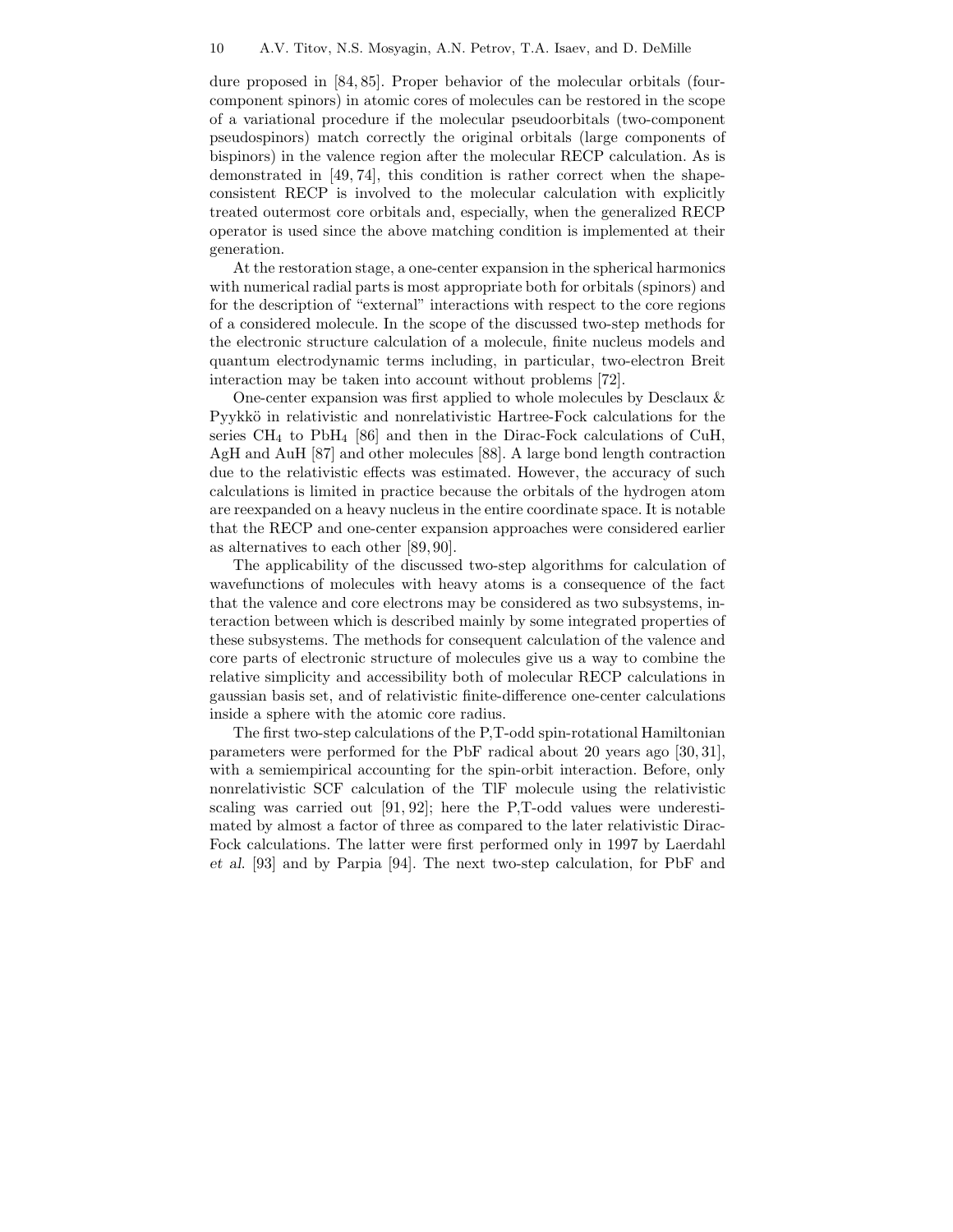HgF molecules [95], was carried out with the spin-orbit RECP part taken into account using the method suggested in [96].

Later we performed correlation GRECP/NOCR calculations of the core properties in YbF [97], BaF [98], again in YbF [99] and in TlF [22]. In 1998, first all-electron Dirac-Fock calculations of the YbF molecule were also performed by Quiney et al. [100] and by Parpia [101]. Recently we finished extensive two-step calculations of the P,T-odd properties and hyperfine structure of the excited states of the PbO molecule [102,103]. One more two-step calculation of the electron EDM enhancement effect was performed very recently for the molecular ion  $HI^+$  [104].

We would like to emphasize here that the all-electron Dirac-Fock calculations on TlF and YbF are, in particular, important for checking the quality of the approximations made in the two-step method. The comparison of appropriate results, Dirac-Fock vs. RECP/SCF/NOCR, is, therefore, performed in papers [22, 99] and discussed in the present paper.

In this paper, the main features of the two-step method are presented and PNC calculations are discussed, both those without accounting for correlation effects (PbF and HgF) and those in which electron correlations are taken into account by a combined method of the second-order perturbation theory (PT2) and configuration interaction (CI), or "PT2/CI" [105] (for BaF and YbF), by the relativistic coupled cluster (RCC) method [106, 107] (for TlF, PbO, and  $\text{HI}^+$ ), and by the spin-orbit direct-CI method [108–110] (for PbO). In the ab initio calculations discussed here, the best accuracy of any current method has been attained for the hyperfine constants and P,T-odd parameters regarding the molecules containing heavy atoms.

### 5 Two-step method of calculation of core properties

The two-step method consists of a two-component molecular RECP calculation at the first step, followed by restoration of the proper four-component wave function in atomic cores at the second step. Though the method was developed originally for studying core properties in heavy-atom molecules, it can be efficiently applied to studying the properties described by the operators heavily concentrated in cores or on nuclei of light atoms in other computationally difficult cases, e.g., in many-atom molecules and solids. The details of these steps are described below.

#### Generalized RECP

When core electrons of a heavy-atom molecule do not play an active role, the effective Hamiltonian with RECP can be presented in the form

$$
\mathbf{H}^{\mathrm{Ef}} = \sum_{i_v} [\mathbf{h}^{\mathrm{Schr}}(i_v) + \mathbf{U}^{\mathrm{Ef}}(i_v)] + \sum_{i_v > j_v} \frac{1}{r_{i_v j_v}}.
$$
 (2)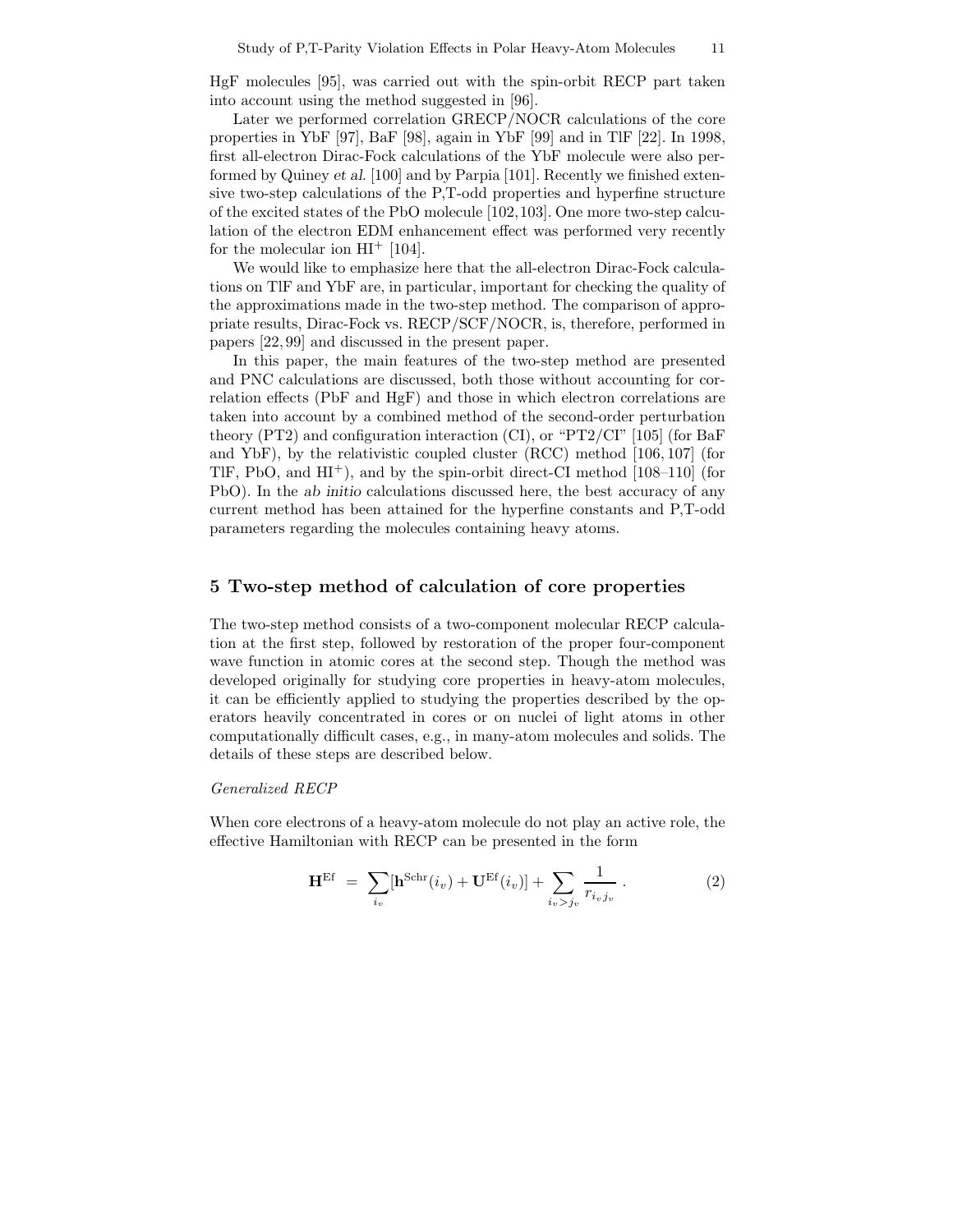This Hamiltonian is written only for a valence subspace of electrons which are treated explicitly and denoted by indices  $i<sub>v</sub>$  and  $j<sub>v</sub>$ . In practice, this subspace is often extended by inclusion of some outermost core shells for better accuracy but we will consider them as the valence shells below if these outermost core and valence shells are not treated using different approximations. In Eq.  $(2)$ ,  $\mathbf{h}^{\text{Schr}}$  is the one-electron Schrödinger Hamiltonian

$$
\mathbf{h}^{\text{Schr}} = -\frac{1}{2}\nabla^2 - \frac{Z_{ic}}{r} , \qquad (3)
$$

where  $Z_{ic}$  is the charge of the nucleus decreased by the number of inner core electrons.  $U<sup>Ef</sup>$  in (2) is an RECP (relativistic pseudopotential) operator that is usually written in the radially-local (semi-local) [62] or separable (e.g., see [68] and references) approximations when the valence pseudospinors are smoothed in the heavy-atom cores. Contrary to the four-component wave function used in Dirac-Coulomb(-Breit) calculations, the pseudo-wave function in the RECP case can be both two- and one-component. The use of the effective Hamiltonian (2) instead of all-electron four-component Hamiltonians leads to the question about its accuracy. It was shown both theoretically and in many calculations (see [74, 80] and references) that the typical accuracy of the radially-local RECPs is within 1000–3000 cm−<sup>1</sup> for transition energies between low-lying states though otherwise is sometime stated (see [111,112]).

In our two-step calculations the generalized RECP operator [74,79] is used that includes the operators of radially-local shape-consistent RECP, separable pseudopotential and Huzinaga-type model potential as its components. Additionally, the GRECP operator can include terms of other types, known as "self-consistent" and two-electron "term-splitting" corrections [74,79,113], which are important particularly for economical (but precise!) treatment of transition metals, lanthanides and actinides. With these terms, the accuracy provided by GRECPs can be even higher than the accuracy of the frozen core approximation (employing the same number of explicitly treated electrons) because they can account for relaxation of explicitly excluded (inner core) electrons [74, 80]. The theoretical background of the GRECP concept is developed in a series of papers [49, 72, 74, 75, 79, 80]. In contrast to other RECP methods, GRECP employs the idea of separating the space around a heavy atom into three regions: inner core, outer core and valence, which are first treated employing different approximations for each. It allows one to attain practically any desired accuracy, while requiring moderate computational efforts since the overall accuracy is limited in practice by possibilities of correlation methods.

When innermost core shells must be treated explicitly, the four-component versions of the GRECP operator can be used, in principle, together with the all-electron relativistic Hamiltonians. The GRECP can describe here some quantum electrodynamics effects (self-energy, vacuum polarization etc.) thus avoiding their direct treatment. One more remark is that the two-component GRECP operator can be applied even to very light atoms when smoothing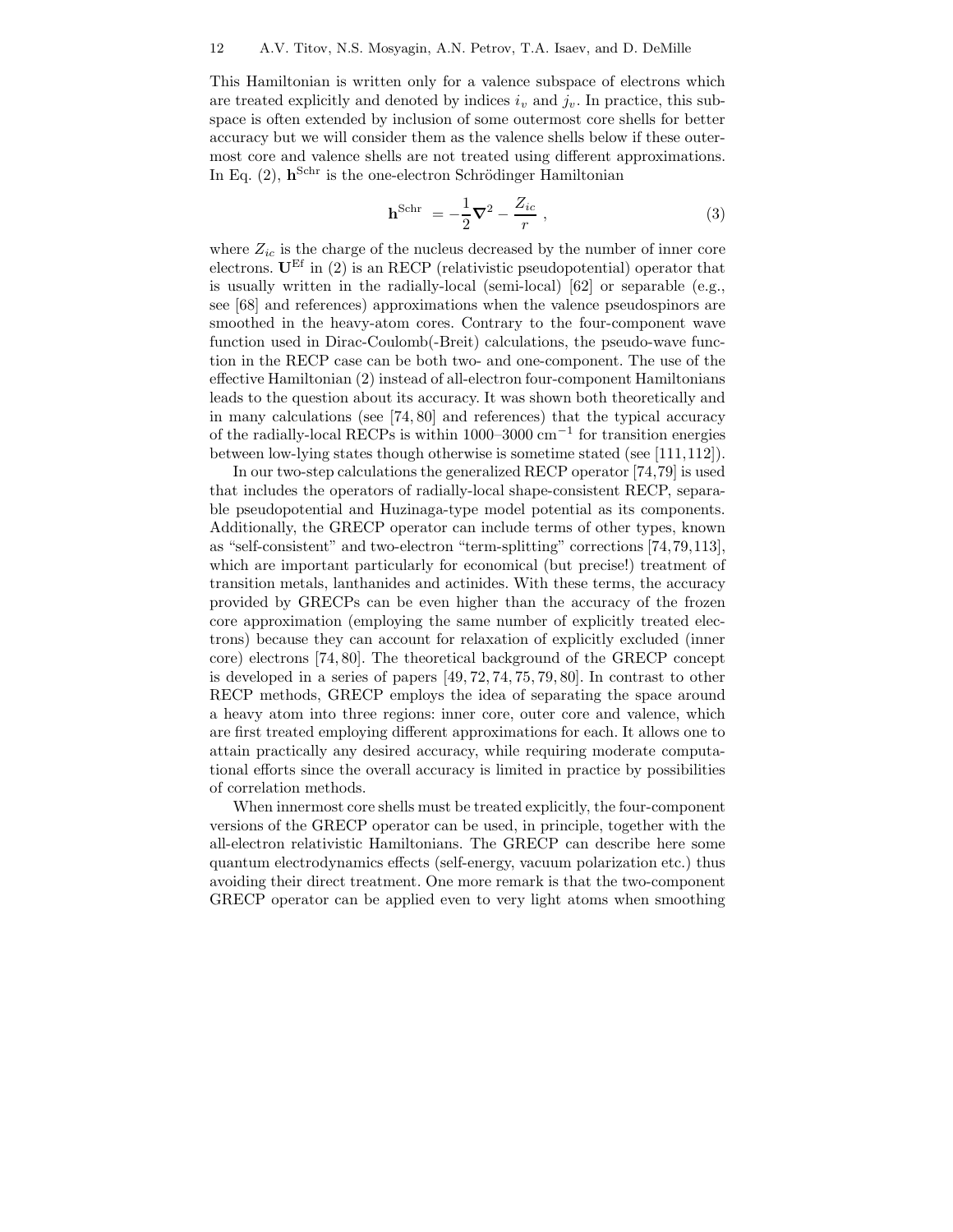the large components of the four-component spinors only in the vicinity of the nucleus just to account for relativistic effects (the GRECP for hydrogen provides accuracy of treatment of very small relativistic contributions within 5%).

### Nonvariational One-Center Restoration

The electronic densities evaluated from the two-component pseudo-wave function very accurately reproduce the corresponding all-electron four-component densities in the valence and outer core regions not only for the state used in the GRECP generation but also for other states which differ by excitations of valence electrons. This is illustrated in figure 1 (see also tables 8 and 9 in [49]), where the radial parts of the large components of the thallium bispinor and the corresponding pseudospinor are compared for the state averaged over the relativistic  $6s_{1/2}^2 6p_{1/2}^1$  configuration, whereas the 21-electron GRECP is generated for the state averaged over the nonrelativistic  $6s^16p^16d^1$  configuration. That is true also for the electronic densities obtained in the corresponding Dirac-Coulomb(-Breit) and GRECP calculations accounting for correlation.

In the inner core region, the pseudospinors are smoothed, so that the electronic density with the pseudo-wave function is not correct. When operators describing properties of interest are heavily concentrated near or on nuclei, their mean values are strongly affected by the wave function in the inner region. The four-component molecular spinors must, therefore, be restored in the heavy-atom cores.

All molecular spinors  $\phi_p$  can be restored as one-center expansions in the cores using the nonvariational one-center restoration (NOCR) scheme [22,30, 31, 95, 97–99, 102, 103] that consists of the following steps:

– Generation of equivalent basis sets of one-center four-component spinors  $\int$   $f_{nlj}(r)\chi_{ljm}$  $\overline{ }$ and smoothed two-component pseudospinors

 $g_{nlj}(r)\chi_{2j-l,jm}$  $f_{nlj}(r)\chi_{lim}$  in finite-difference all-electron Dirac-Fock(-Breit) and GRECP/SCF calculations of the same configurations of a considered atom and its ions. The nucleus is usually modeled by a uniform charge distribution within a sphere. The all-electron four-component HFDB  $[114–116]$ and two-component GRECP/HFJ [117,118] codes are employed to generate two equivalent numerical basis sets used at the restoration. These sets, describing mainly the atomic core region, are generated independently of the basis set used for the molecular GRECP calculations.

The molecular *pseudospinorbitals* are then expanded in the basis set of one-center two-component atomic *pseudospinors* (for  $r \leq R_{\text{noc}}$ , where  $R_{\text{noc}}$  is the radius of restoration that should be sufficiently large for calculating core properties with required accuracy),

$$
\tilde{\phi}_p(\mathbf{x}) \approx \sum_{l=0}^{L_{max}} \sum_{j=|l-1/2|}^{j=|l+1/2|} \sum_{n,m} c_{nljm}^p \tilde{f}_{nlj}(r) \chi_{ljm} , \qquad (4)
$$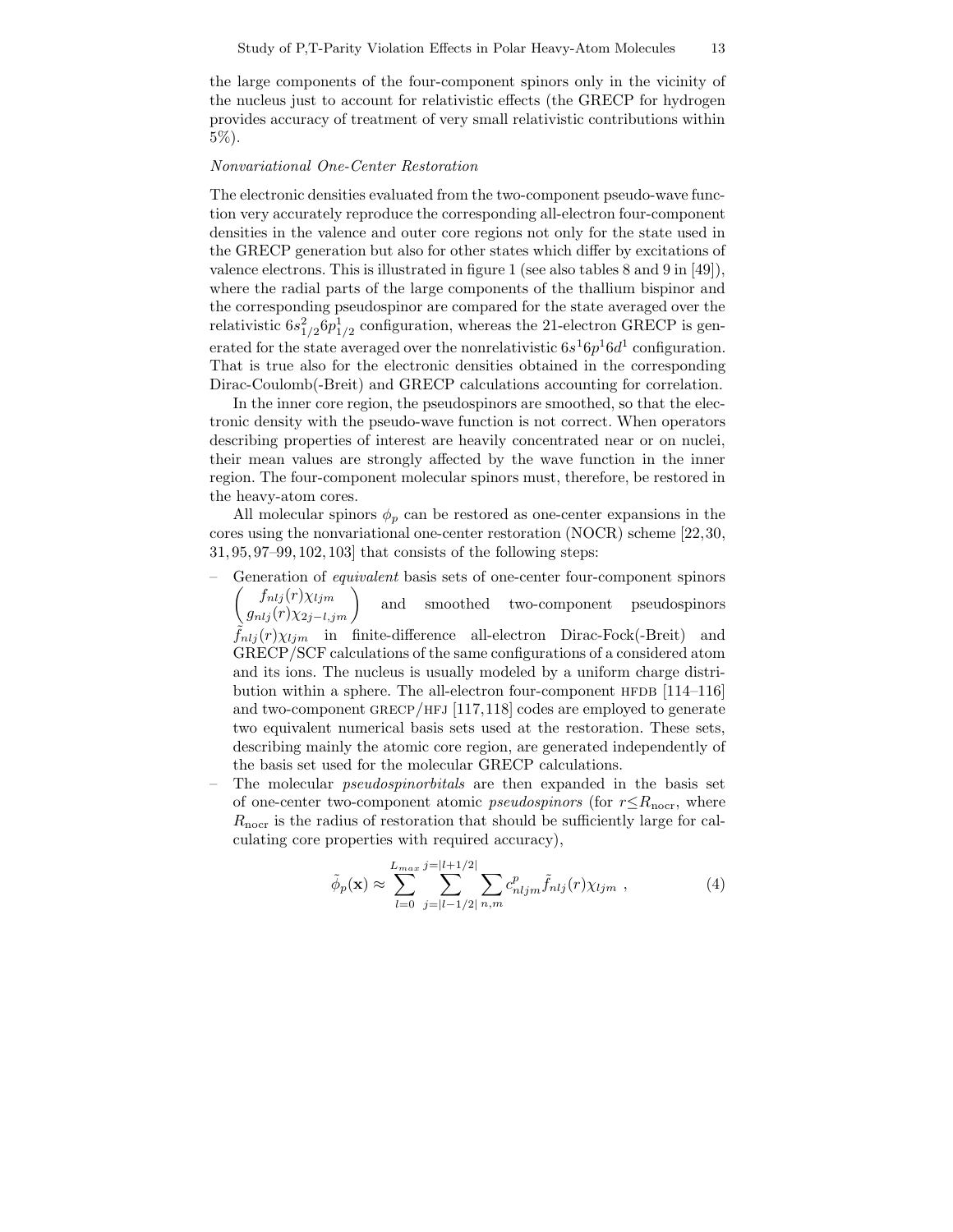#### 14 A.V. Titov, N.S. Mosyagin, A.N. Petrov, T.A. Isaev, and D. DeMille

where **x** denotes spatial and spin variables. Note that for linear molecules only one value of m survives in the sum for each  $\phi_p$ .

– Finally, the atomic two-component pseudospinors in the molecular basis are replaced by equivalent four-component spinors and the expansion coefficients from Eq. (4) are preserved:

$$
\phi_p(\mathbf{x}) \approx \sum_{l=0}^{L_{\text{max}}} \sum_{j=|l-1/2|}^{j=|l+1/2|} \sum_{n,m} c_{nljm}^p \left( \frac{f_{nlj}(r)\chi_{ljm}}{g_{nlj}(r)\chi_{2j-l,jm}} \right) . \tag{5}
$$

The molecular four-component spinors constructed this way are orthogonal to the inner core spinors of the atom, because the atomic basis functions used in Eq. (5) are generated with the inner core shells treated as frozen.



Fig. 1. The radial parts of the large component of the  $6p_{1/2}$  bispinor and the corresponding pseudospinor obtained in equivalent Dirac-Fock and 21-electron GRECP/SCF calculations for the state averaged over the relativistic  $6s_{1/2}^2 6p_{1/2}^1$ configuration of thallium. Their difference is multiplied by 1000. The GRECP is generated for the state averaged over the nonrelativistic  $6s^16p^16d^1$  configuration.

#### Variational one-center restoration

In the variational technique of one-center restoration (VOCR) [84, 85], the proper behavior of the four-component molecular spinors in the core regions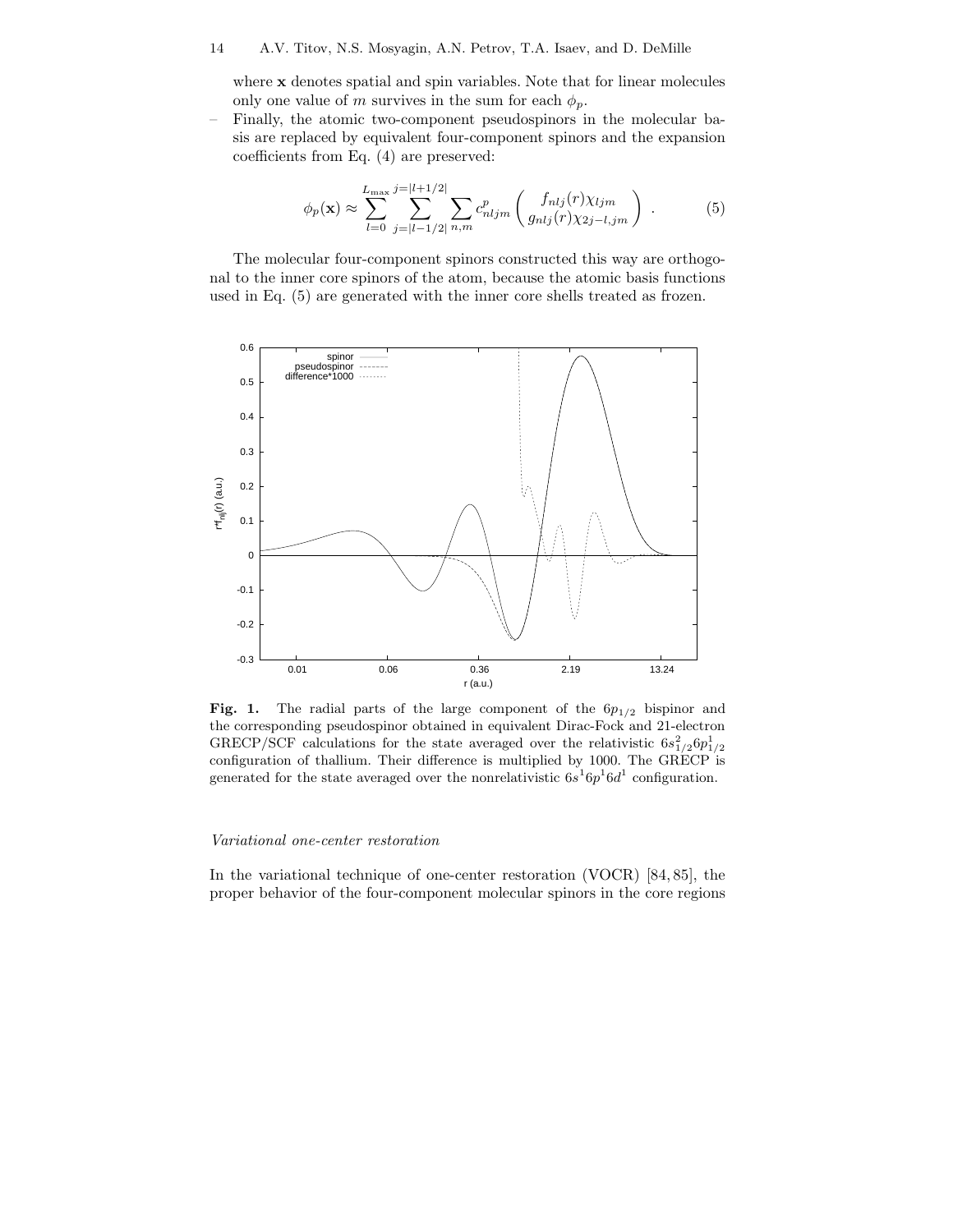of heavy atoms can be restored as an expansion in spherical harmonics inside the sphere with a restoration radius,  $R_{\text{vocr}}$ , that should not be smaller than the matching radius,  $R_c$ , used at the RECP generation. The outer parts of spinors are treated as frozen after the RECP calculation of a considered molecule. This method enables one to combine the advantages of two welldeveloped approaches, molecular RECP calculation in a gaussian basis set and atomic-type one-center calculation in numerical basis functions, in the most optimal way. This technique is considered theoretically in [85] and some results concerning the efficiency of the one-center reexpansion of orbitals on another atom can be found in [80].

The VOCR scheme can be used for constructing the core parts of the molecular spinors (orbitals) instead of using equivalent basis sets as in the NOCR technique. A disadvantage of the NOCR scheme is that molecular pseudoorbitals are usually computed in a spin-averaged GRECP/SCF molecular calculation (i.e. without accounting for the effective spin-orbit interaction) and the reexpansion of molecular pseudospinorbitals on one-center atomic pseudospinors can be restricted in accuracy, as was noticed in the GRECP/RCC/NOCR calculations [22] of the TlF molecule (see below). With the restored molecular bispinors, the two-electron integrals on them can be easily calculated. Thus, the four-component transfomation from the atomic basis that is a time-consuming stage of four-component calculations of heavyatom molecules can be avoided. Besides, the VOCR technique developed in [97] for molecular *pseudospinors* can be reformulated for the case of molecular pseudospinorbitals to reduce the complexity of the molecular GRECP calculation as is discussed in section 4.

However, the most interesting direction in the development of the twostep method is the possibility to "split" the correlation structure calculation of a molecule into two sequential correlation calculations: first, in the valence region, where the outer core and valence electrons are explicitly involved in the GRECP calculation; and then, in the core region, when the outer and inner core space regions are only treated at the restoration stage. Correlation effects in the valence and outer core regions (not only valence parts of molecular orbitals but also configuration coefficients) can be calculated, for example, by a combination of RCC and CI methods (see section 9) with very high accuracy. Then correlation effects in the inner and outer core regions (including the dipole-type relaxation of atomic inner core shells in a molecule) can be taken into account using the Dirac-Coulomb(-Breit) Hamiltonian and the one-center expansion. By increasing the one-center restoration radius  $R_{\text{vocr}}$ , one can take into account correlation effects in the intermediate region (outer core in our case) with the required accuracy. Roughly speaking, the computational efforts for the correlation structure calculations in the core and valence regions are added when using the two-step approach, whereas in the conventional one-step scheme, they have multiplicative nature.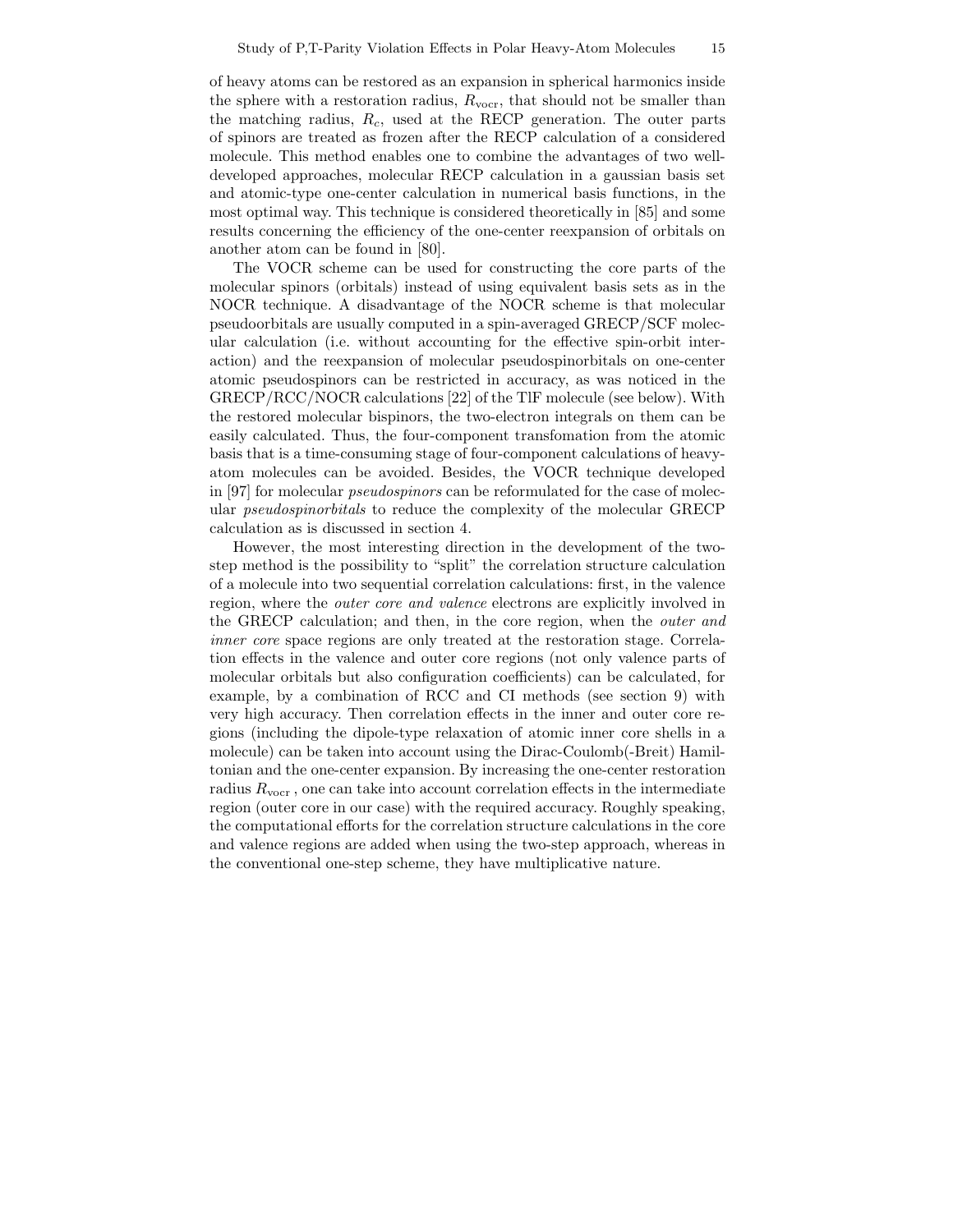#### Two-step calculation of molecular properties

To evaluate one-electron core properties (hyperfine structure, P,T-odd effects etc.) employing the above restoraton schemes it is sufficient to obtain the oneparticle density matrix,  $\{\widetilde{D}_{pq}\}\$ , after the molecular RECP calculation in the basis of pseudospinors  $\{\phi_p\}$ . At the same time, the matrix elements  $\{W_{pq}\}$ of a property operator  $W(x)$  should be calculated in the basis of equivalent four-component spinors  $\{\phi_p\}$ . The mean value for this operator can be then evaluated as

$$
\langle W \rangle = \sum_{pq} \widetilde{D_{pq}} W_{pq} . \tag{6}
$$

Only the explicitly treated valence shells are used for evaluating a core property when applying Eq. (6) since the atomic frozen core (closed) shells do not usually contibute to the properties of practical interest. However, correlations with the core electrons explicitly excluded from the RECP calculation can be also taken into account if the effective operator technique [119] is applied to calculate the property matrix elements  $\{W_{pq}^{\text{Ef}}\}$  in the basis set of bispinors  $\{\phi_p\}$ . Then, in expression (6) one should only replace  $\{W_{pq}\}$  by  $\{W_{pq}^{\text{Ef}}\}$ . Alternatively, the correlations with the inner core electrons can be, in principle, considered within the variational restoration scheme for electronic structure in the heavy atom cores. Strictly speaking, the use of the effective operators is correct when the molecular calculation is carried out with the "correlated" GRECP (see [75]), in which the same correlations with the excluded core electrons are taken into account at the GRECP generation as they are in constructing  $\{W_{pq}^{\text{Ef}}\}$ . Nevertheless, the use of the (G)RECP that does not account for the core correlations at the molecular calculation stage can be justified if these correlations do not influence dramatically the electronic structure in the valence region. The latter approximation was applied in the calculations of YbF and BaF molecules described in the following section.

When contributions to  $\langle W \rangle$  are important both in the core and valence regions, the scheme for evaluating the mean value of  $W(x)$  can be as follows:

– calculation of matrix elements with the molecular pseudospinorbitals (which are usually linear combinations of atomic gaussians) over the entire space region using conventional codes for molecular RECP calculations (although the operator  $W$  can be presented in different forms in calculations with the RECP and Dirac-Coulomb(-Breit) Hamiltonians),

$$
\widetilde{\langle \boldsymbol{W} \rangle} = \sum_{pq} \widetilde{D_{pq}} \int_{r < \infty} \widetilde{\phi}_p(\mathbf{x}) \, \boldsymbol{W}(\mathbf{x}) \, \widetilde{\phi}_q(\mathbf{x}) \, d\mathbf{x} ; \tag{7}
$$

– calculation of the inner part of the matrix element of the operator with the same molecular pseudospinorbitals using the one-center expansion for  $\{\phi_p\}$  ( $R_{\text{ocr}}$  stands for  $R_{\text{ncor}}$  or  $R_{\text{vocr}}$  below,  $R_{\text{ocr}} \geq R_c$ ):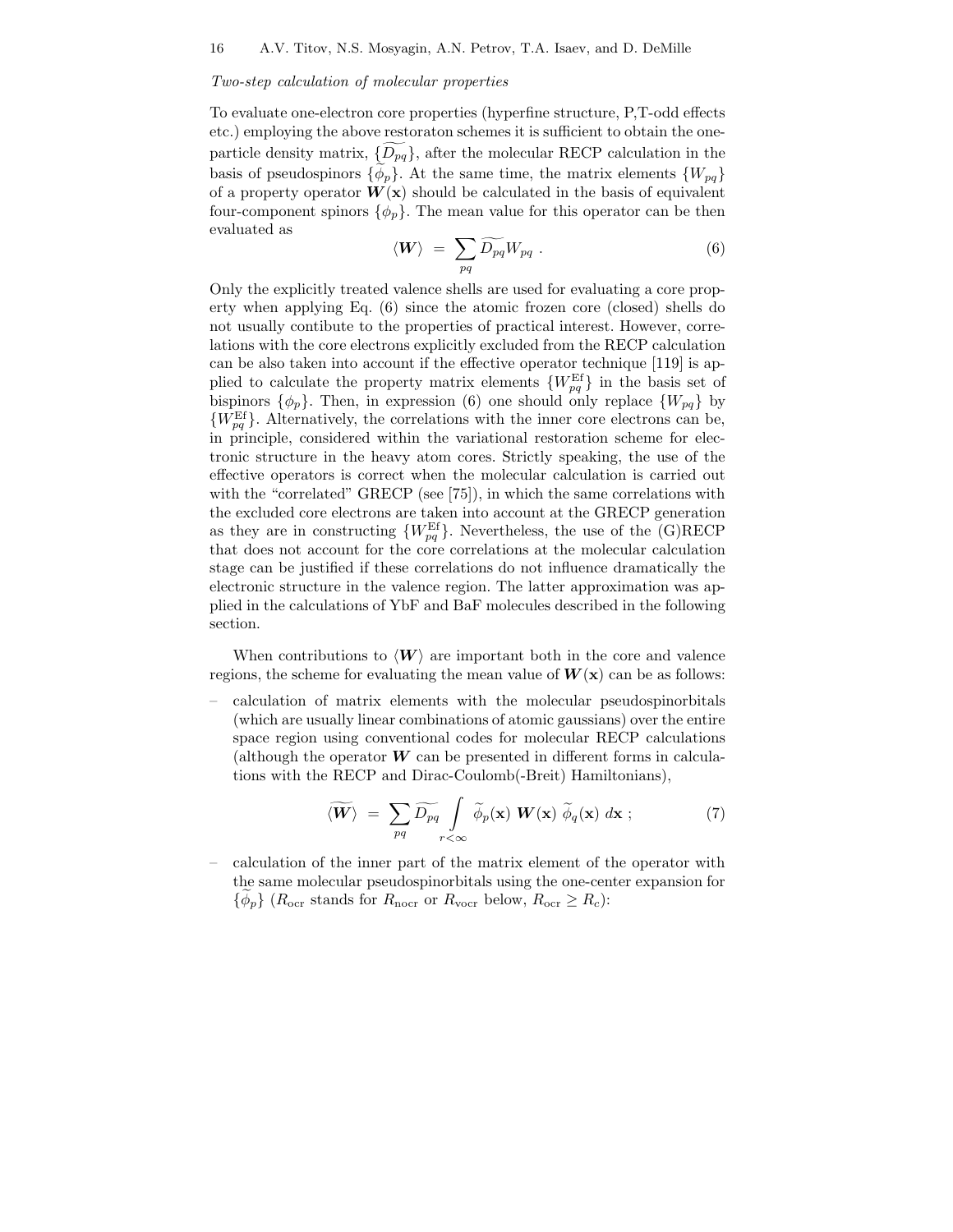Study of P,T-Parity Violation Effects in Polar Heavy-Atom Molecules 17

$$
\widetilde{\langle \boldsymbol{W} \rangle}^{\leq} = \sum_{pq} \widetilde{D_{pq}} \int_{r < R_{\text{ocr}}} \widetilde{\phi}_p(\mathbf{x}) \, \boldsymbol{W}(\mathbf{x}) \, \widetilde{\phi}_q(\mathbf{x}) \, d\mathbf{x} ; \tag{8}
$$

– calculation of the inner part of the matrix element of the operator with the restored molecular four-component spinors using the one-center expansion for  $\{\phi_p\}$ :

$$
\langle \mathbf{W} \rangle^{\leq} = \sum_{pq} \widetilde{D_{pq}} \int_{r < R_{\text{ocr}}} \phi_p^{\leq}(\mathbf{x}) \mathbf{W}(\mathbf{x}) \phi_q^{\leq}(\mathbf{x}) \mathbf{dx}. \tag{9}
$$

The matrix element  $\langle W \rangle$  of the  $W(x)$  operator is evaluated as

$$
\langle W \rangle = \langle \widetilde{W} \rangle - \langle \widetilde{W} \rangle^{\leq} + \langle W \rangle^{\leq} . \tag{10}
$$

Obviously, the one-center basis functions can be numerical (finite-difference) for better flexibility.

The mean values of the majority of operators for the valence properties can be calculated with good accuracy without accounting for the inner parts of the matrix elements (8) and (9). As discussed above, for calculating the mean values of the operators heavily concentrated on or near nuclei it is sufficient to account only for the inner parts (9) of the matrix elements of  $W({\bf x})$  on the restored functions  $\phi_p^{\lt}({\bf x})$ , whereas the other contributions, (7) and (8), can be neglected.

Calculation of properties using the finite-field method [120, 121] and Eq. (6) within the coupled-cluster approach is described in section 8.

### 6 Calculations of PbF and HgF

The ground states of the diatomic radicals PbF and HgF are  ${}^{2}H_{1/2}$  and  ${}^{2}\Sigma_{1/2}$ , respectively. Here the superscript denotes spin multiplicity,  $\Pi$  and  $\Sigma$  are the projections of the electron orbital angular momentum on the molecular axis and the subscript is the projection of the total electron angular momentum on the molecular axis directed from the heavy atom to fluorine. It is convenient to describe the spin-rotational spectrum of the ground electronic state in terms of the effective spin-rotational Hamiltonian  $\mathbf{H}_{\text{eff}}^{sr}$ , following [95,122]:

$$
\mathbf{H}_{\text{eff}}^{sr} = B\mathbf{J}^2 + \Delta \mathbf{S}' \cdot \mathbf{J} + \mathbf{S}' \cdot \mathbf{A} \cdot \mathbf{I} + \mu_0 \mathbf{S}' \cdot \mathbf{G} \cdot \mathbf{B} - D\boldsymbol{\lambda} \cdot \mathbf{E} + W_A k_A \boldsymbol{\lambda} \times \mathbf{S}' \cdot \mathbf{I} + (W_d d_e + W_S k_S) \mathbf{S}' \cdot \boldsymbol{\lambda}
$$
(11)

The first line in this expression describes the rotational structure with  $\omega$ or spin-doubling and the hyperfine interaction of the effective electron spin  $S'$  with the nuclear spin  $I$ . B is the rotational constant,  $J$  is the electronrotational angular momentum,  $\Delta$  is the  $\omega$ -doubling constant. The second line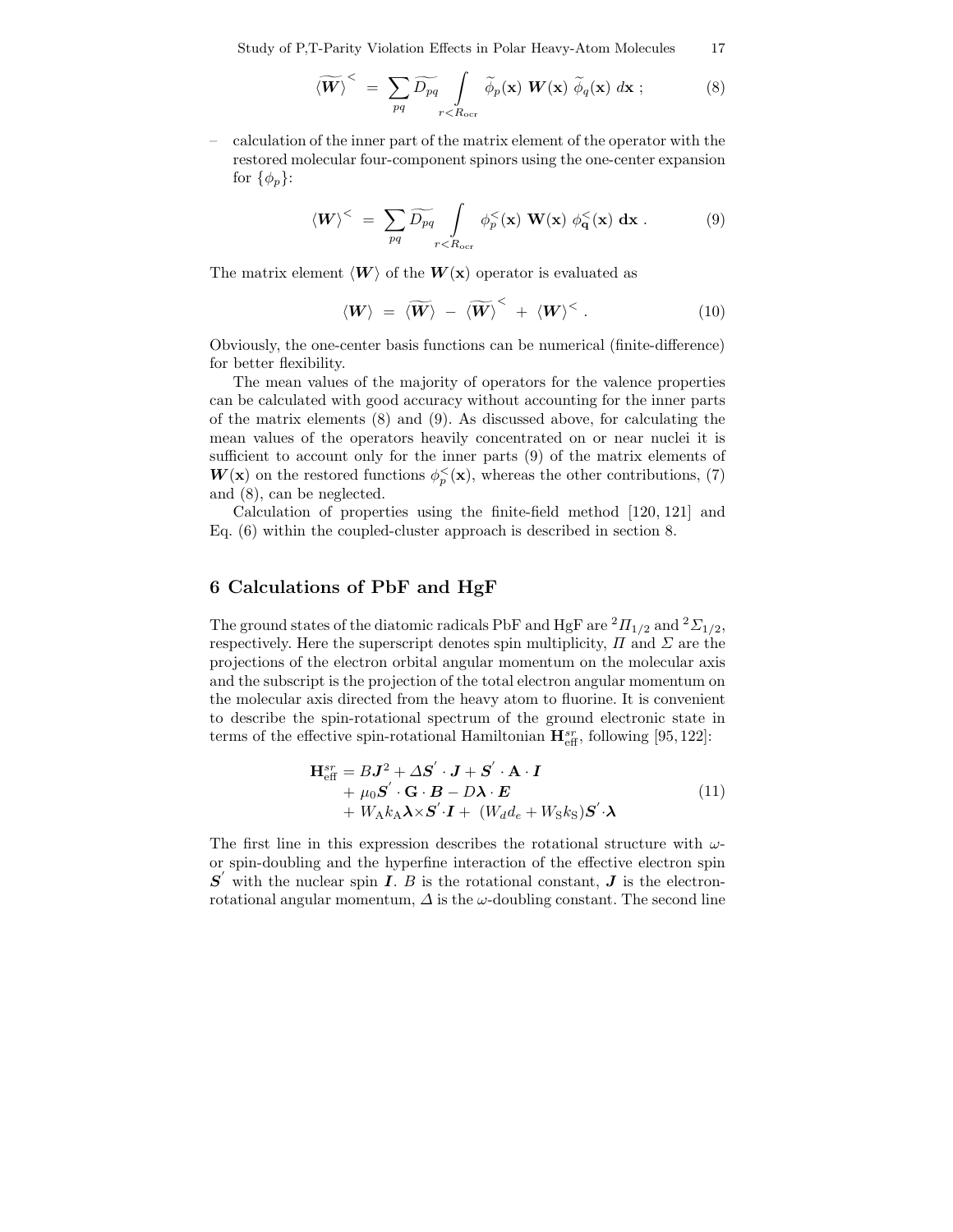describes the interaction of the molecule with the external fields  $\bm{B}$  and  $\bm{E}$ .  $(\lambda)$  is the unit vector directed from the heavy nucleus to the light one). The last line corresponds to the P-odd electromagnetic interaction of the electrons with the anapole moment of the nucleus described by the constant  $k_A$  [45], P,T-odd interaction of the electron EDM  $d_e$  with the interamolecular field, and P,T-odd scalar interactions of the electrons with the heavy nucleus [95].

The parameter  $\Delta$ , tensors **A** and **G**, molecular dipole moment D and the constants  $W_i$  are expressed in terms of one-electron matrix elements; concrete expressions for the above parameters can be found in [95], and for  $W_d$  and  $A_{\parallel}$  they are also given in the next sections. The results of the calculations are presented in Table 2.

Table 2. Parameters of the spin-rotational Hamiltonian for the ground states of <sup>199</sup>HgF and <sup>207</sup>PbF ( $I=1/2$ ); (a) experimental data [123]; (b) semiempirical results from  $[29]$ ; (c) ab initio calculations  $[95]$ ; (d), (e) ab initio calculations  $[31]$ with semiempirical accounting for the "minimal" and "maximal" spin-orbit mixing models, respectively, and  $\Delta/2B$  from [124] (the W<sub>i</sub> values in [31] have wrong sign).

|                                 | $A_{\mathbb{F}}$ | $A_{\perp}$ | $G_{\rm II}$ |                                        | $G_1$ $W_S$ $W_d$ |                                      |
|---------------------------------|------------------|-------------|--------------|----------------------------------------|-------------------|--------------------------------------|
|                                 | $(MHz)$ $(MHz)$  |             |              |                                        |                   | $(kHz)$ $(10^{25} \frac{Hz}{6.000})$ |
| HgF (a) 22621 21880 1.993 1.961 |                  |             |              |                                        |                   |                                      |
| (b)                             |                  |             |              |                                        | $-191$            | $-4.8$                               |
| (c)                             |                  |             |              | $24150$ $23310$ $1.996$ $1.960$ $-185$ |                   | $-4.8$                               |
| PbF(d)                          |                  |             |              | $8690 - 74600.034 - 0.269$             | 51                | 1.0                                  |
| (e)                             |                  |             |              | $9550 - 8240 0.114 - 0.438$            | 99                | 1.8                                  |
| (c)                             |                  |             |              | $10990 - 8990 0.040 - 0.326$           | 55                | 1.4                                  |

In [95] the conclusion was made, that the accuracy in calculations of the parameters of the effective spin-rotational Hamiltonian is close to 20%. However, further ab initio calculations showed the situation is more complicated.

As was understood in calculations of YbF [97], a fortuitous cancellation of effects of different types took place in the above calculations. Accounting for the polarization of the 5s, 5p-shells leads to an enhancement of the contributions of the valence shells to the  $A_{\parallel}$ ,  $A_{\perp}$  and PNC constants on the level of 50% of magnitude. A contribution of comparable magnitude but of opposite sign takes place when the relaxation-correlation effects of the 5d-shell are taken into account. This was confirmed in [125] when accounting for electron correlation both in the valence and core regions of HgF as compared to the YbF case.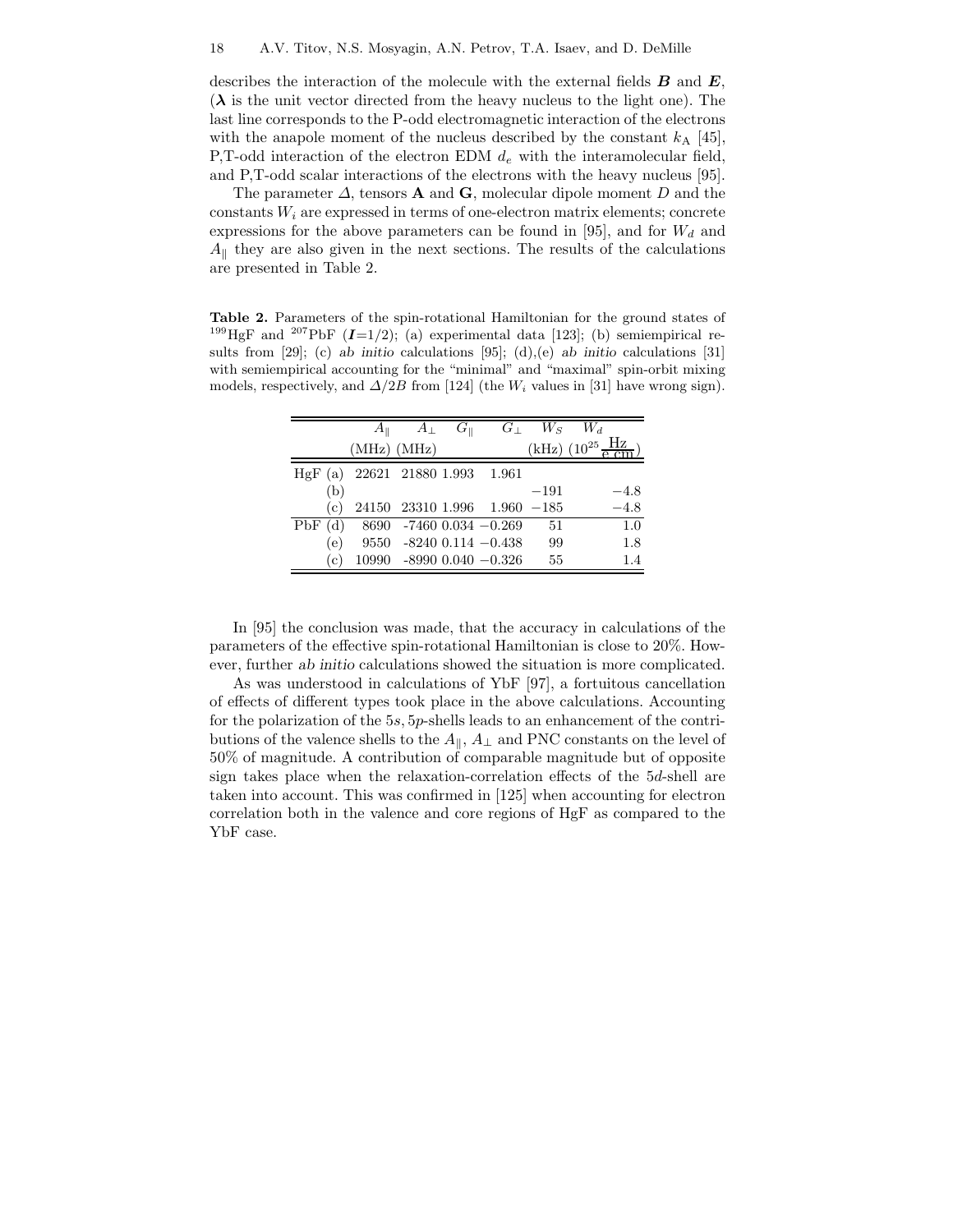### 7 Calculations of YbF and BaF

The results of two-step calculations for the YbF molecule (1996,1998) [97,99] and for the BaF molecule (1997) [98] are presented in Table 3 Table 3, where they are compared with other semiempirical and four-component results. For the isotropic hyperfine constant  $A = (A_{\parallel} + 2A_{\perp})/3$ , the accuracy of our calculation is about 3%, as determined by comparison to the experimental datum. The dipole constant  $A_d = (A_{\parallel} - A_{\perp})/3$  (which is much smaller in magnitude), though better than in all previous calculations known from the literature, is still underestimated by almost 23%. After a semiemprical correction for a perturbation of  $4f$ -shell in the core of Yb due to the bond making, this error is reduced to 8%. Our value for the effective electric field on the unpaired electron is  $W = W_d | \mathbf{S}' \cdot \mathbf{\lambda} | = 4.9 \text{ a.u.} = 2.5 \times 10^{10} \text{ V cm}^{-1}$  (see section 3 and Eq.  $(11)$ ).

In Table 3 the values of the  $W_d$  constant

$$
W_d d_e = 2W d_e = 2\langle ^2 \Sigma_{1/2} | \sum_i H_d(i) | ^2 \Sigma_{1/2} \rangle, \tag{12}
$$

where  $H_d$  describes interaction of the electron EDM  $d_e$  with the internal molecular electric field  $\mathbf{E}^{\text{mol}}$ :

$$
H_d = 2d_e \begin{pmatrix} 0 & 0 \\ 0 & \sigma \end{pmatrix} \cdot \mathbf{E}^{\text{mol}},
$$

from various calculations are tabulated. These include the unrestricted Dirac-Fock calculation of Parpia (1998) [101], four-component calculations of Quiney et al. (1998) [100] accounting for correlation, the most recent semiempirical calculation of Kozlov (1997) [126] and our latest GRECP/RAS-SCF/EO calculation (EO stands for the effective operator technique in the framework of the second-order perturbation theory; see section 5 and paper [105] for more details). All results are in very close agreement now. It should be noted that the valence electron contribution to  $W_d$  in [101] differs by only 7.4% from the corresponding RECP-based calculation of Titov et al. (1996) [97].

A similar increase in the values for the hyperfine constants and parameters of the P,T-odd interactions when the correlations with the core shells (primarily,  $5s, 5p$  are taken into account is also observed for the BaF molecule [98], as one can see in Table 3. Of course, the corrections from the 4f-electron excitations are not required for this molecule. The enhancement factor for the P,T-odd effects in BaF is three times smaller than in YbF mainly because of the smaller nuclear charge of Ba.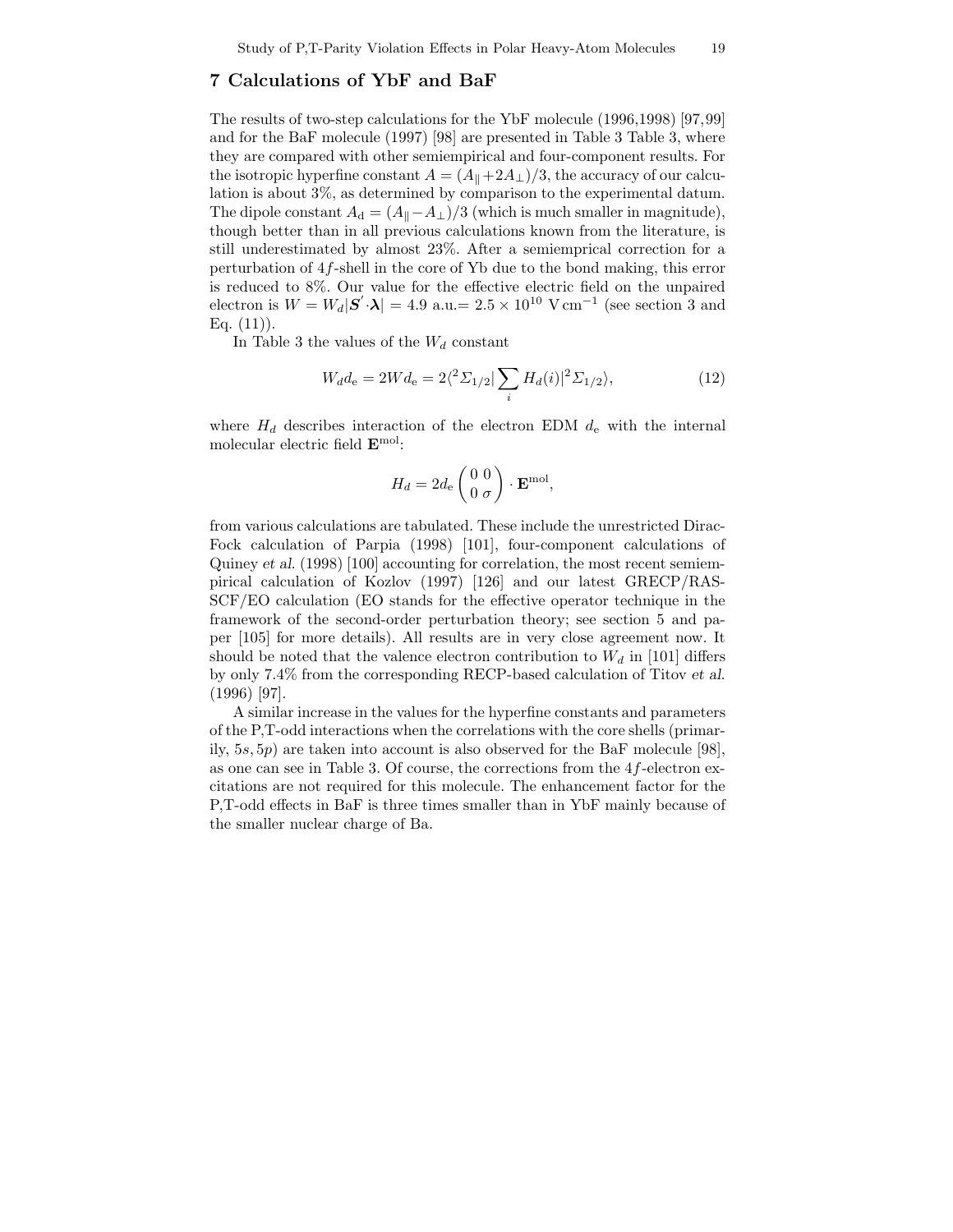**Table 3.** The hyperfine structure constants  $A = (A_{\parallel} + 2A_{\perp})/3$  (isotropic) and  $A_d = (A_{\parallel} - A_{\perp})/3$  (dipole) and PNC parameters  $W_i$  (i.e.  $W_d$ ,  $W_A$ , and  $W_S$ ) described in Eqs. (11) and (12) for the  $^{171}YbF$  and  $^{137}BaF$  molecules.

|                                                   | $\overline{A}$ | $A_d$           | $\overline{W}_d$  | $W_A$ $W_S$ |                |  |  |
|---------------------------------------------------|----------------|-----------------|-------------------|-------------|----------------|--|--|
|                                                   |                | $(MHz)$ $(MHz)$ | Hz<br>$(10^{25})$ |             | $(Hz)$ $(kHz)$ |  |  |
| $171$ YbF molecule<br>The                         |                |                 |                   |             |                |  |  |
| Experiment [127]                                  | 7617           | 102             |                   |             |                |  |  |
| Semiempirical [126]                               |                |                 | $-1.5$            | $730 - 48$  |                |  |  |
| Semiempirical $[128]$ (with 4f-correction)        |                |                 | $-1.26$           |             | $-43$          |  |  |
| GRECP/SCF/NOCR [97]                               | 4932           | 59              | $-0.91$           | $484 - 33$  |                |  |  |
| GRECP/RASSCF/NOCR [97]                            | 4854           | 60              | $-0.91$           | $486 - 33$  |                |  |  |
| Restricted DF (Quiney, 1998) $[100]$ <sup>1</sup> | 5918           | 35              | $-0.62$           | 326         | $-22$          |  |  |
| Rescaled <sup>1,2</sup> restricted DF             |                |                 | $-1.24$           | $652 -44$   |                |  |  |
| Restricted $DF + core polarization1$              | 7865           | 60              | $-1.20$           | $620 -42$   |                |  |  |
| Unrestricted DF (Parpia, 1998) [101]              |                |                 |                   |             |                |  |  |
| (unpaired valence electron)                       |                |                 | $-0.962$          |             |                |  |  |
| Unrestricted DF [101]                             |                |                 | $-1.203$          |             | $-44^{1}$      |  |  |
| GRECP/RASSCF/NOCR/EO [99]                         | 7842           | 79              | $-1.206$          | 634         |                |  |  |
| GRECP/RASSCF/NOCR/EO [99]                         |                |                 |                   |             |                |  |  |
| (with $4f$ -correction)                           | 7839           | 94              | $-1.206$          | 634         |                |  |  |
| $^{137}\mbox{BaF}$ molecule<br>The                |                |                 |                   |             |                |  |  |
| Experiment $[129]$ <sup>3</sup>                   | 2326           | 25              |                   |             |                |  |  |
| Semiempirical [29]                                |                |                 | $-0.41$           | $240 - 13$  |                |  |  |
| Experiment $[130]^4$                              | 2418           | 17              |                   |             |                |  |  |
| Semiempirical [29]                                |                |                 | $-0.35$           | $210 - 11$  |                |  |  |
| GRECP/SCF/NOCR [98]                               | 1457           | 11              | $-0.230$          | 111         | $-6.1$         |  |  |
| GRECP/RASSCF/NOCR [98]                            | 1466           | 11              | $-0.224$          | 107         | $-5.9$         |  |  |
| GRECP/SCF/NOCR/EO [98]                            | 2212           | 26              | $-0.375$          | 181         |                |  |  |
| GRECP/RASSCF/NOCR/EO [98]                         | 2224           | 24              | $-0.364$          | 175         |                |  |  |

<sup>1</sup> The results of Quiney et al. and Parpia have been adjusted by a factor of two to be consistent with the definition of  $\hat{W}_i$  used here, see Eqs. (11) and (12).

<sup>2</sup> The  $W_i$  values are rescaled from the "restricted DF" results employing the calculated and experimental A and  $A_d$  values by the factor  $\sqrt{(A^{\text{expt}} \cdot A_d^{\text{expt}})/(A^{\text{calc}} \cdot A_d^{\text{calc}})}$ , which are in good agreement with the "restricted  $DF +$  core polarization" values.

 $3$  The hyperfine constants are measured in an inert gas matrix [129] and the semiempirical  $W_i$  values [29] are based on these data.

<sup>4</sup> The hyperfine constants are measured in a molecular beam [130].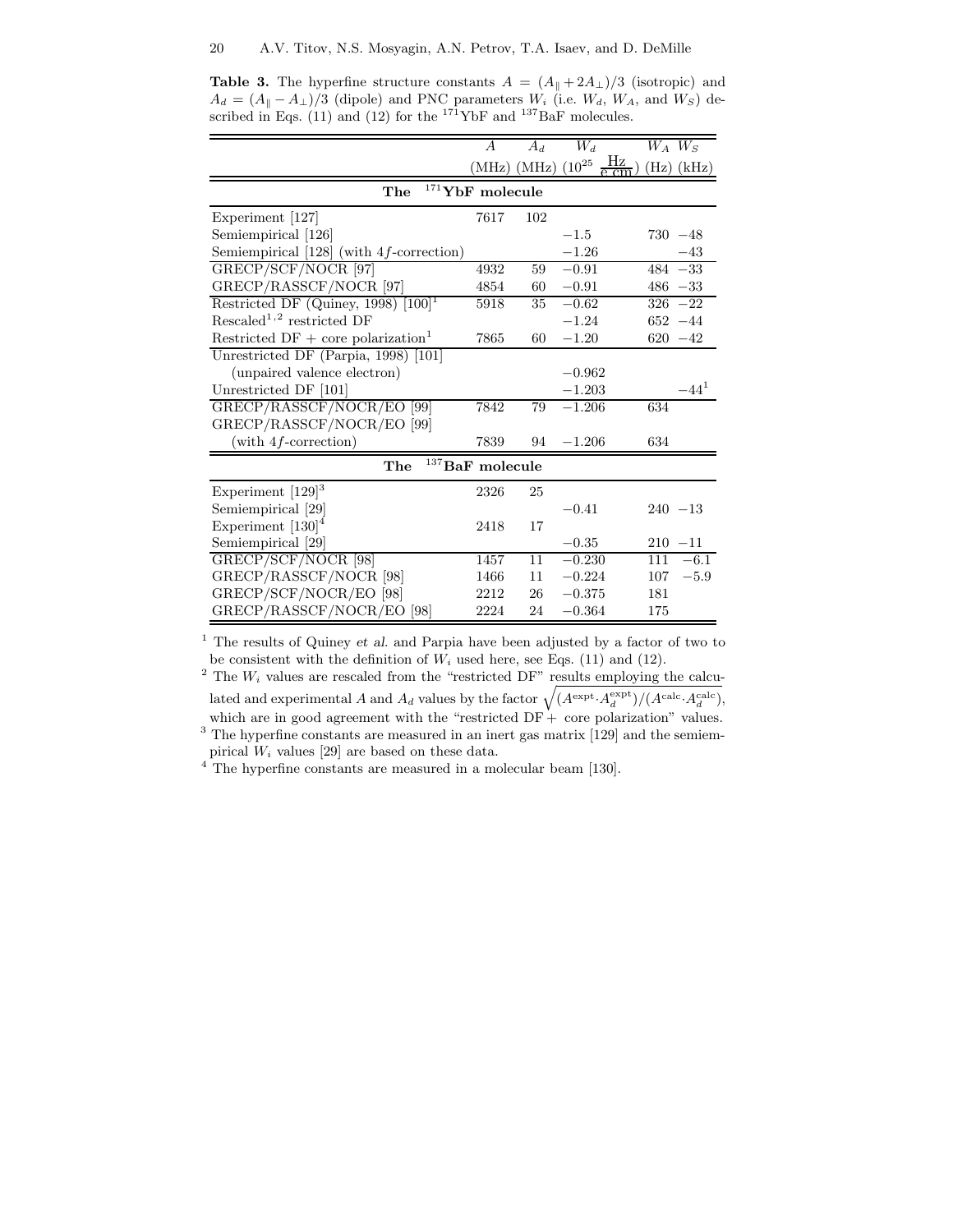# 8 Calculation of <sup>205</sup>TlF molecule.

#### Effective Hamiltonian.

Here we consider the P,T-odd interaction of the  $205$ Tl nucleus (which has one unpaired proton) with the electromagnetic field of the electrons in the  $^{205}$ TlF molecule [22]. This molecule is one of the best objects for measurements of the proton EDM. The effective interaction with the EDM of the Tl nucleus in TlF is written in the form

$$
H^{\text{eff}} = (d^V + d^M) \mathbf{I} / I \cdot \boldsymbol{\lambda} \tag{13}
$$

where I is the Tl nuclear spin operator;  $\lambda$  is the unit vector along z (from Tl to F);  $d^V$  and  $d^M$  are the *volume* and *magnetic* constants [131]:

$$
d^{V} = 6SX = (-d_{p}R + Q)X , \qquad (14)
$$

where S is the nuclear Schiff moment;  $d_p$  is the proton EDM; R and Q are the factors determined by the nuclear structure of  $205$ Tl (see [22]);

$$
X = \frac{2\pi}{3} \left[ \frac{\partial}{\partial z} \rho_{\psi}(\mathbf{r}) \right]_{x,y,z=0} ; \qquad (15)
$$

 $\rho_\psi(\mathbf{r})$  is the electronic density calculated from the electronic wavefunction  $\psi$ ,

$$
d^{M} = 2\sqrt{2}(d_{p} + d_{N})\left(\frac{\mu}{Z} + \frac{1}{2mc}\right)M , \qquad (16)
$$

where  $d_N$  is the nuclear EDM arising due to P,T-odd forces between the nucleons;  $\mu$ ,  $m$  and  $Z$  are the magnetic moment, mass and charge of the Tl nucleus;  $c$  is the velocity of light;

$$
M = \frac{1}{\sqrt{2}} \langle \psi | \sum_{i} \left( \frac{\alpha_i \times I_i}{r_i^3} \right)_z | \psi \rangle ; \qquad (17)
$$

 $\mathbf{l}_i$  is the orbital momentum of *i*-th electron;  $\alpha_i$  are its Dirac matrices. Accounting for  $H_{\text{eff}}$  leads to a difference in the hyperfine splitting of TlF in parallel and antiparallel electric and magnetic fields. The level shift  $h\nu = 4(d^V + d^M)\langle I\cdot \lambda \rangle / I$  is measured experimentally (for the latest results see [21]).

The parameters X of Eq.  $(15)$  and M of Eq.  $(17)$  are determined by the electronic structure of the molecule. They were calculated in 1997 for the ground 0 <sup>+</sup> state of TlF by Parpia [94] and by Laerdahl, Saue, Faegri Jr., and Quiney [93] using the Dirac–Fock method with gaussian basis sets of large sizes (see Table 4). Below we refer to paper [132] with the calculations presented in details and not to the brief communication [93] of the same authors. There was also a preliminary calculation of electronic structure in TlF performed by Wilson et al. in [133]. In paper [22] the first calculation of <sup>205</sup>TlF that accounts for correlation effects was performed (see also [14] where the limit on the Schiff moment of <sup>205</sup>Tl was recalculated).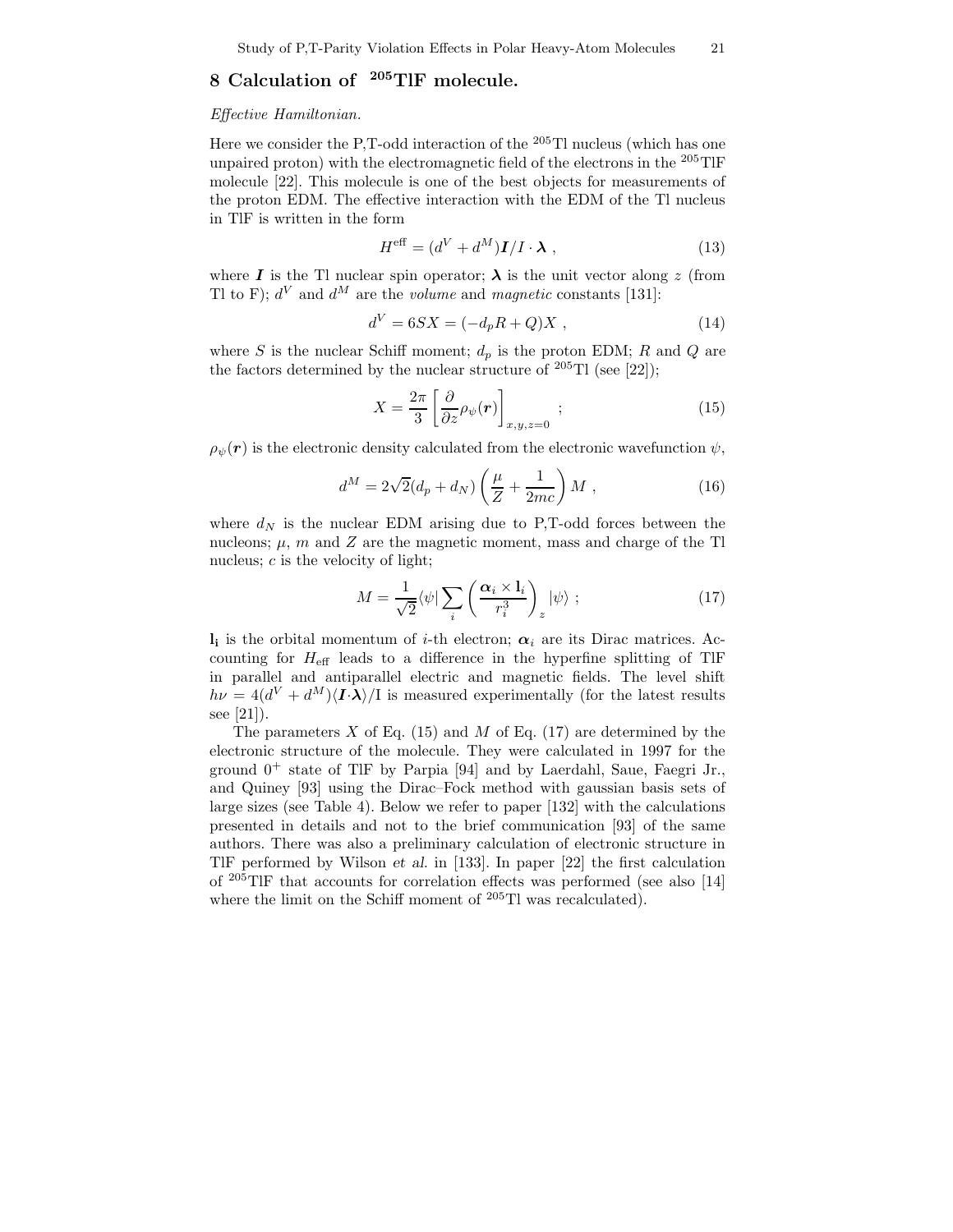#### Results.

Calculations were carried out at two internuclear separations, the equilibrium  $R_e = 2.0844$  Å as in Ref. [94], and 2.1 Å, for comparison with Ref. [132]. The relativistic coupled cluster (RCC) method [134, 135] with only single (RCC-S) or with single and double (RCC-SD) cluster amplitudes is used (for review of different coupled cluster approaches see also [136, 137] and references). The RCC-S calculations with the spin-dependent GRECP operator take into account effects of the spin-orbit interaction at the level of the one-configurational SCF-type method. The RCC-SD calculations include, in addition, the most important electron correlation effects.

The results obtained with the one-center expansion of the molecular spinors in the Tl core in either  $s; p, s; p; d$  or  $s; p; d; f$  partial waves are collected in Table 4. The first point to notice is the difference between spinaveraged SCF values and RCC-S values; the latter include spin-orbit interaction effects. These effects increase X by  $9\%$  and decrease M by  $21\%$ . The RCC-S function can be written as a single determinant, and results may therefore be compared with DF values, even though the RCC-S function is not variational. The GRECP/RCC-S values of  $M$  indeed differ only by  $1-3\%$ from the corresponding DF values [94, 132] (see Table 4).

Much larger differences occur for the  $X$  parameter. There are also large differences between the two DF calculations for  $X$ , which cannot be explained by the small change in internuclear separation. The value of  $X$  may be expected to be less stable than  $M$  [132]. The conclusion in [22] is that the RCC-S value for  $X$ , which is higher than that of [94, 132], is more correct. The electron correlation effects are calculated by the RCC-SD method at the molecular equilibrium internuclear distance  $R_e$ . A major correlation contribution is observed, decreasing  $M$  by 17% and  $X$  by 22%.

The hyperfine structure constants of Tl  $6p_{1/2}^1$  and Tl<sup>2+</sup>  $6s^1$ , which (like X and M) depend on operators concentrated near the Tl nucleus, were also calculated. The errors in the DF values are 10–15% with respect to experiment and the RCC-SD results are within 1–4% of experiment. The improvement in  $X$  and  $M$  upon inclusion of correlation is expected to be similar.

# 9 Calculations of <sup>207</sup>PbO molecule.

As is noted in section 1, experiments on the excited  $a(1)$  [34] or  $B(1)$  [138] states of PbO having nonzero projection of total electronic momentum on the internuclear axis can be, in principle, sensitive enough to detect  $d_e$  two or even four orders of magnitude lower than the current limit. Knowledge of the effective electric field,  $W$ , is required for extracting  $d_e$  from the measurements (see section 3). In papers [102, 103], W for the  $a(1)$  ( ${}^{3}\Sigma^{+}$   $\sigma_{1}^{2}\sigma_{2}^{2}\sigma_{3}^{2}\pi_{1}^{3}\pi_{2}^{1}$ ) and  $B(1)$  ( ${}^3H_1$   $\sigma_1^2 \sigma_2^2 \sigma_3^1 \pi_1^4 \pi_2^1$ ) states of the PbO molecule was calculated by the RCC-SD [106,107] and configuration interaction (CI) [108–110,139] methods.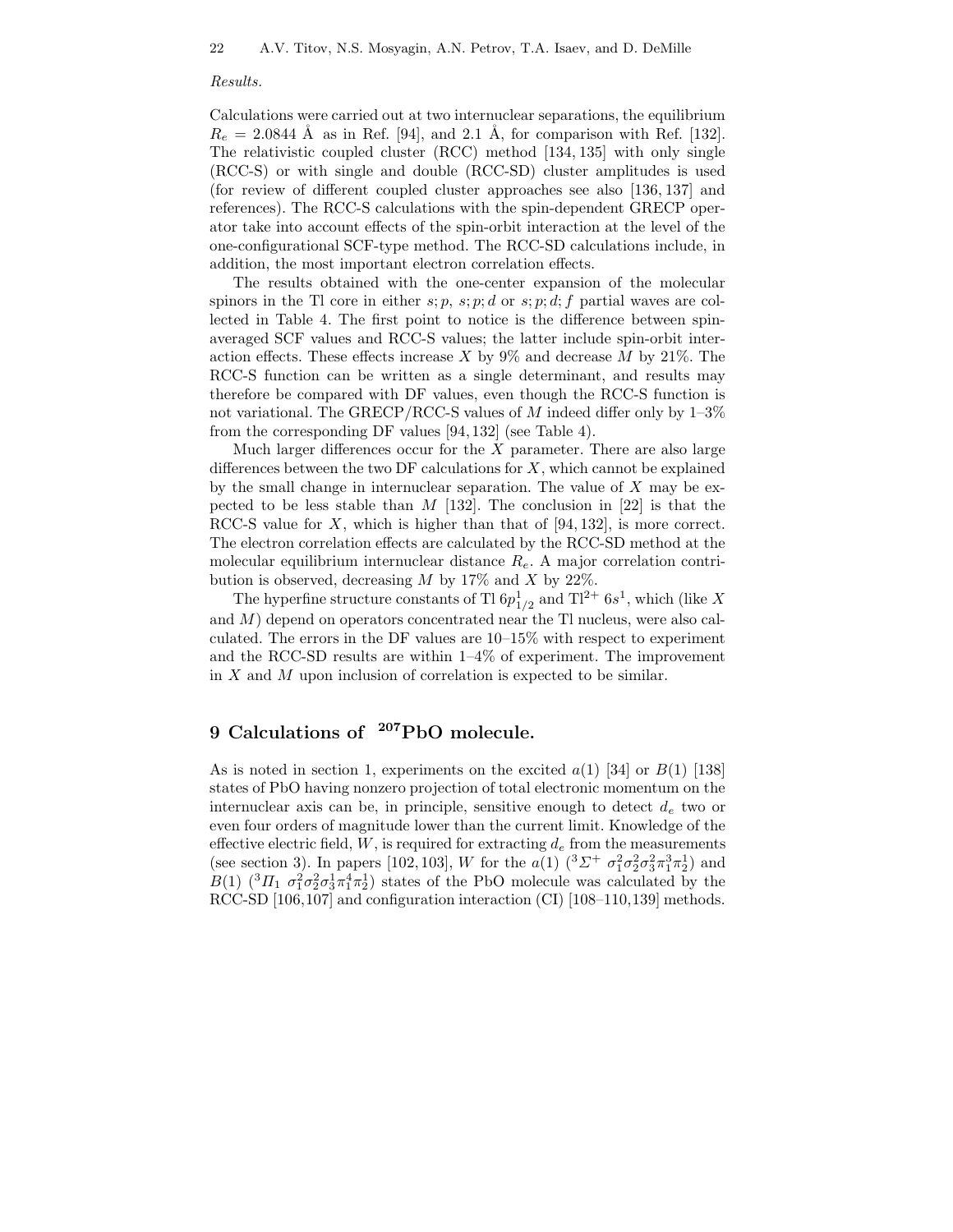**Table 4.** Calculated X (15) and M (17) parameters (in a.u.) for the <sup>205</sup>TlF ground state, compared with DF values [94,132]. GRECP/RCC-S results include spin-orbit interaction, and GRECP/RCC-SD values also account for electron correlation.

|                                   | $R_e = 2.0844$ A |   |                                    | $R = 2.1$ A |            |                         |      |
|-----------------------------------|------------------|---|------------------------------------|-------------|------------|-------------------------|------|
| Expansion                         |                  |   | $s, p \quad s, p, d \; s, p, d, f$ | s, p        |            | $s, p \quad s, p, d, f$ | s, p |
|                                   |                  | М |                                    |             |            |                         |      |
| $SCF$ (spin-averaged) 19.67 17.56 |                  |   | 17.51                              |             |            | 8967 19.52 17.43        | 8897 |
| GRECP/RCC-S                       | 16.12            |   | 13.84                              |             | 9813 16.02 | 13.82                   | 9726 |
| 94 <br>DF                         | 15.61            |   |                                    | 7743        |            |                         |      |
| $\left[132\right]$<br>DF          |                  |   |                                    |             |            | 13.64                   | 8747 |
| GRECP/RCC-SD                      |                  |   | 11.50                              | 7635        |            |                         |      |

 $1 M$  is calculated in Ref. [132] using two-center molecular spinors, corresponding to infinite  $L_{max}$  in Eq. (5).

To provide an accuracy check for the calculation of the electronic structure near the Pb nucleus the hyperfine constant,  $A_{\parallel}$ , was also calculated.

#### Results.

CI calculations [103] were performed at two internuclear distances:  $R = 3.8$ a.u. (as in RCC calculations), and  $R = 4.0$  a.u. (which is close to the equilibrium distances of the  $a(1)$  and  $B(1)$  states). In the RCC calculations [102] the internuclear distance  $R = 3.8$  a.u. was used because of problems with convergence at larger distances. The calculated values with the one-center expansion of the molecular spinors in the Pb core in either  $s; p$  or  $s; p; d$ partial waves are collected in Table 5.

Let us consider the 5s, 5p, 5d orbitals of lead and 1s orbital of oxygen as the outercore and the  $\sigma_1$ ,  $\sigma_2$ ,  $\sigma_3$ ,  $\pi_1$ ,  $\pi_2$  orbitals of PbO (consisting mainly of 6s, 6p orbitals of Pb and  $2s$ , 2p orbitals of O) as valence. Although in the CI calculations we take into account only the correlation between valence electrons, the accuracy attained in the CI calculation of  $A_{\parallel}$  is much better than in the RCC-SD calculation. The main problem with the RCC calculation was that the Fock-space RCC-SD version used there was not optimal in accounting for nondynamic correlations (see [140] for details of RCC-SD and CI calculations of the Pb atom). Nevertheless, the potential of the RCC approach for electronic structure calculations is very high, especially in the framework of the intermediate Hamiltonian formulation [107, 135].

Next we estimate the contribution from correlations of valence electrons with outercore ones (which also account for correlations between outercore electrons) as the difference between the results of the corresponding 10- and 30-electron GRECP/RCC calculations (see also [140] where this correction is applied to the Pb atom). We designate such correlations in Table 5 as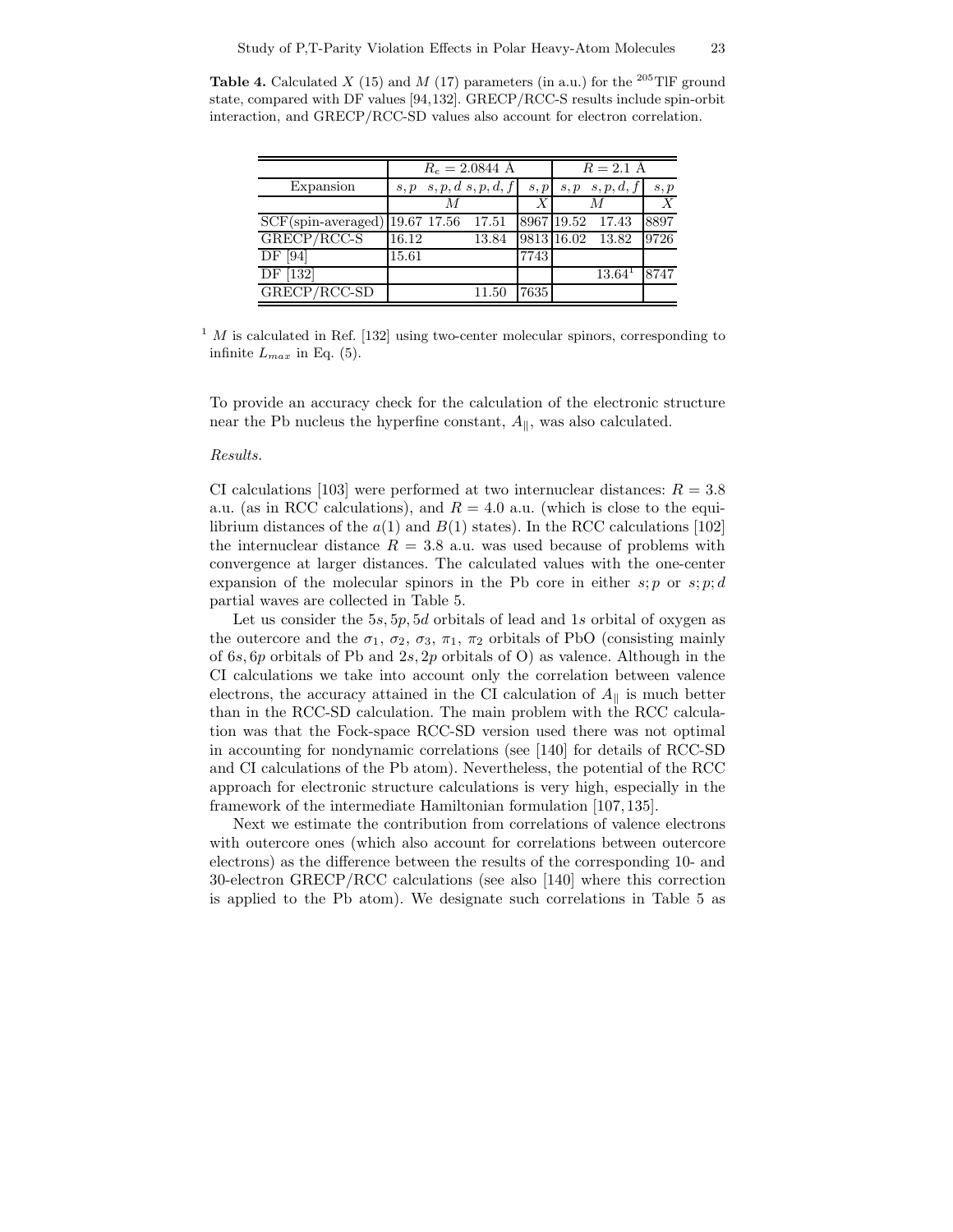"outercore correlations". When taking into account outercore contributions at the point  $R = 4.0$  a.u. we used the results of the RCC calculation at the point  $R = 3.8$  a.u. Since these contributions are relatively small and because the correlations with the outercore electrons are more stable than correlations in the valence region when the internuclear distance is changed, this approximation seems reasonable. Finally, we have linearly extrapolated the results of the calculations to the experimental equilibrium distances,  $R_e =$ 4.06 a.u. for  $a(1)$  [141] and  $R_e = 3.91$  a.u. for  $B(1)$  [124]. The final results are:  $A_{\parallel} = -3826 \text{ MHz}, W = -6.1 \cdot 10^{24} \text{Hz}/(e \cdot \text{cm}) \text{ for } a(1) \text{ and } A_{\parallel} = 4887 \text{ MHz},$  $W = -8.0 \cdot 10^{24}$ Hz/(e·cm) for  $B(1)$ . The estimated error for the final W value is 20% for the  $B(1)$  state. For  $a(1)$  the estimated error bounds put the actual W value between  $90\%$  and  $130\%$  of our final value (for details see [103]).

**Table 5.** Calculated parameters  $A_{\parallel}$  (in MHz) and W (in  $10^{24}$ Hz/(e·cm), see section 3 and Eq. (12)) for the  $a(1)$  and  $B(1)$  states of <sup>207</sup>PbO at the internuclear distances 3.8 and 4.0 a.u. The experimental value of  $A_{\parallel}$  in a(1) is −4113 MHz [142]. The preliminary experimental value of  $A_{\parallel}$  for  $B(1)$  is 5000  $\pm$  200 MHz [143].

| <b>State</b>                           |                 | $a(1)$ $\sigma_1^2 \sigma_2^2 \sigma_3^2 \pi_1^3 \pi_2^1$ $^3\Sigma_1$ $B(1)$ $\sigma_1^2 \sigma_2^2 \sigma_3^1 \pi_1^4 \pi_2^1$ |         |                     |                        | $^3\Pi_1$ |  |  |  |
|----------------------------------------|-----------------|----------------------------------------------------------------------------------------------------------------------------------|---------|---------------------|------------------------|-----------|--|--|--|
| Parameters                             | $A_{\parallel}$ | W                                                                                                                                |         | $A_{\parallel}$     |                        | W         |  |  |  |
| Expansion                              | $_{\rm s,p,d}$  | $_{\rm s,p}$                                                                                                                     |         | $s, p, d$ $s, p, d$ | s, p                   | s,p,d     |  |  |  |
| Internuclear distance $R = 3.8$ a.u.   |                 |                                                                                                                                  |         |                     |                        |           |  |  |  |
| $10e$ -RCC-SD $[102]$                  | $-2635 - 2.93$  |                                                                                                                                  | $-3.05$ |                     | 3878 -11.10            | $-10.10$  |  |  |  |
| 30e-RCC-SD [102]                       | $-2698$         |                                                                                                                                  |         |                     | $-4.10$ $4081$ $-9.10$ | $-9.70$   |  |  |  |
| $outercore: (30e-10e)-RCC-SD$          | -63             |                                                                                                                                  |         | $-1.05$ 203         |                        | 0.40      |  |  |  |
| 10e-CI $[103]$                         | -3446           |                                                                                                                                  | $-4.13$ | 4582                |                        | $-10.64$  |  |  |  |
| <b>FINAL</b> [103]                     |                 |                                                                                                                                  |         |                     |                        |           |  |  |  |
| $(10e\text{-}CI + \text{outercore})$   | -3509           |                                                                                                                                  |         | $-5.18$ 4785        |                        | $-10.24$  |  |  |  |
| Internuclear distance $R = 4.0$ a.u.   |                 |                                                                                                                                  |         |                     |                        |           |  |  |  |
| 10e-CI $[103]$                         | -3689           |                                                                                                                                  | -4.81   | 4762                |                        | $-7.18$   |  |  |  |
| FINAL $[103]$                          |                 |                                                                                                                                  |         |                     |                        |           |  |  |  |
| $(10e\text{-}CI + \text{outercore})^T$ | -3752           |                                                                                                                                  |         | $-5.86$ 4965        |                        | -6.78     |  |  |  |

<sup>1</sup>It is assumed that the outercore contribution at the internuclear distance  $R=4.0$ a.u. is approximately the same as is at  $R=3.8$  a.u.

### 10 Conclusions

The P,T-parity nonconservation parameters and hyperfine constants have been calculated for the particular heavy-atom molecules which are of primary interest for modern experiments to search for PNC effects. It is found that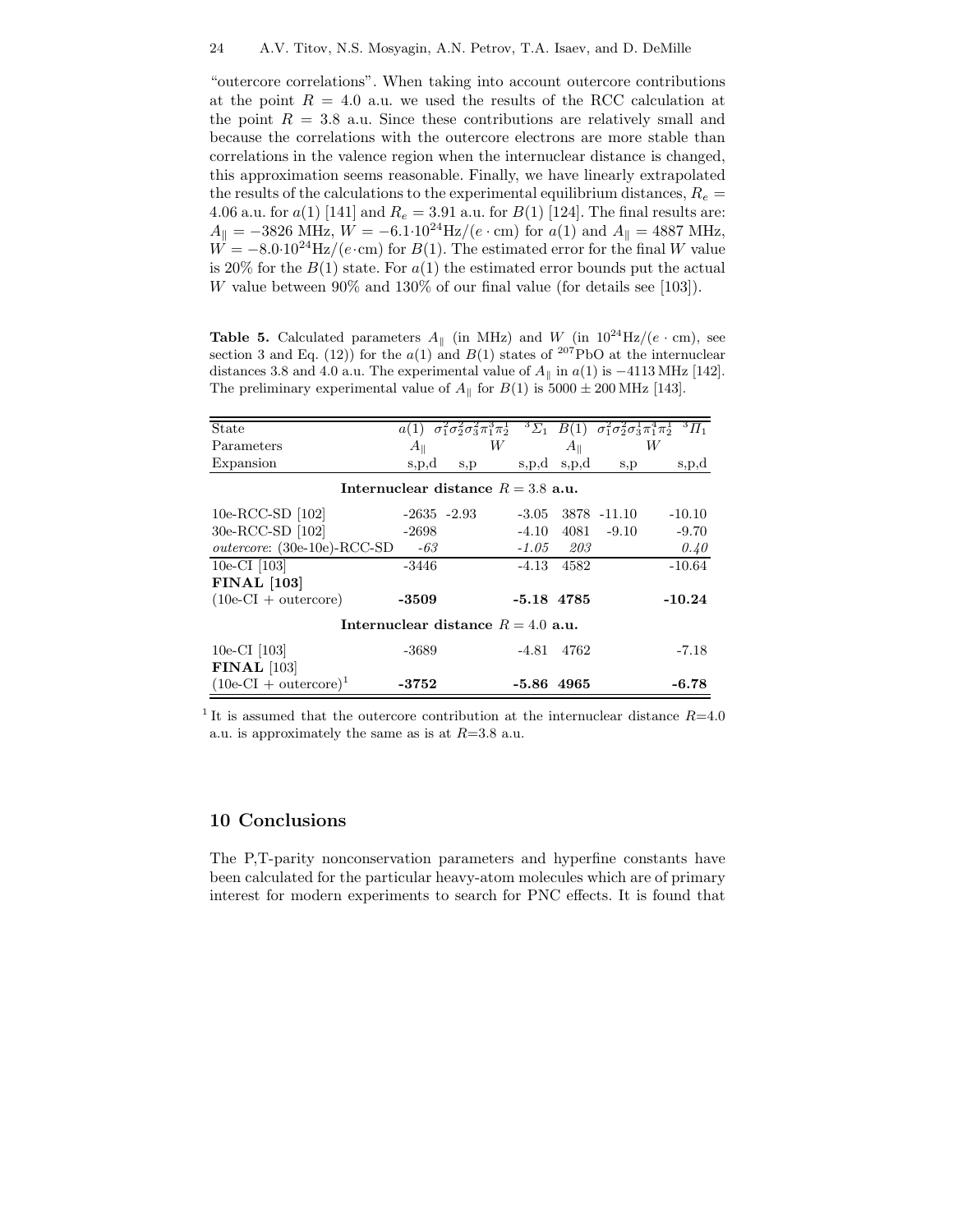a high level of accounting for electron correlations is necessary for reliable calculation of these properties with the required accuracy. The applied twostep (GRECP/NOCR) scheme of calculation of the properties described by the operators heavily concentrated in atomic cores and on nuclei has proved to be a very efficient way to take account of these correlations with moderate efforts. The results of the two-step calculations for hyperfine constants differ by less than 10% from the corresponding experimental data. A comparable level of accuracy is expected for the P,T-odd spin-rotational Hamiltonian parameters, which can not be obtained experimentally.

The precision of the discussed calculations is limited by the current possibilities of the correlation methods and codes and not by the GRECP and NOCR approximations, despite the fact that the GRECP/NOCR method allows one to reduce seriously the computational expenses of the correlation treatment as compared to conventional Dirac-Coulomb(-Breit) approaches when  $(1)$  using molecular spin-orbitals instead of spinors in  $(G)$ RECP calculation; (2) employing "correlated" GRECP versions [75] to account for correlations with the core electrons explicitly excluded from (G)RECP calculations;  $\langle 3 \rangle$  combining gaussian basis functions at the molecular (G)RECP calculation with numerical functions at the one-center restoration; and  $\langle 4 \rangle$ splitting the correlation treatment of a molecule into two sequential steps, first in valence and then in core regions.

In turn, the accuracy attained in the calculations presented above is sufficient for a reliable interpretation of the measurements in PNC experiments on these molecules.

#### Acknowledgments.

We are very grateful to L.N.Labzowsky for initiating and supporting our activity in studying PNC properties in heavy-atom molecules over many years. We would like to thank our colleagues I.V.Abarenkov, A.B.Alekseyev, R.J.Buenker, E.Eliav, U.Kaldor, M.G.Kozlov, A.I.Panin, A.B.Tulub, and I.I.Tupitsyn for many stimulating discussions and fruitful collaboration on the relevant research.

The present work is supported by the U.S. CRDF grant RP2–2339–GA– 02 and RFBR grant 03–03–32335. A.P. is grateful to Ministry of education of Russian Federation (grant PD 02–1.3–236) and to St.-Petersburg Committee of Science (grant PD 03-1.3-60). N.M. is also supported by the grants of Russian Science Support Foundation and the governor of Leningrad district. D.D. acknowledges additional support from NSF Grant No. PHY-0244927 and the David and Lucile Packard Foundation. A part of calculations of PbO was performed on computers of Boston University in the framework of the MARINER project.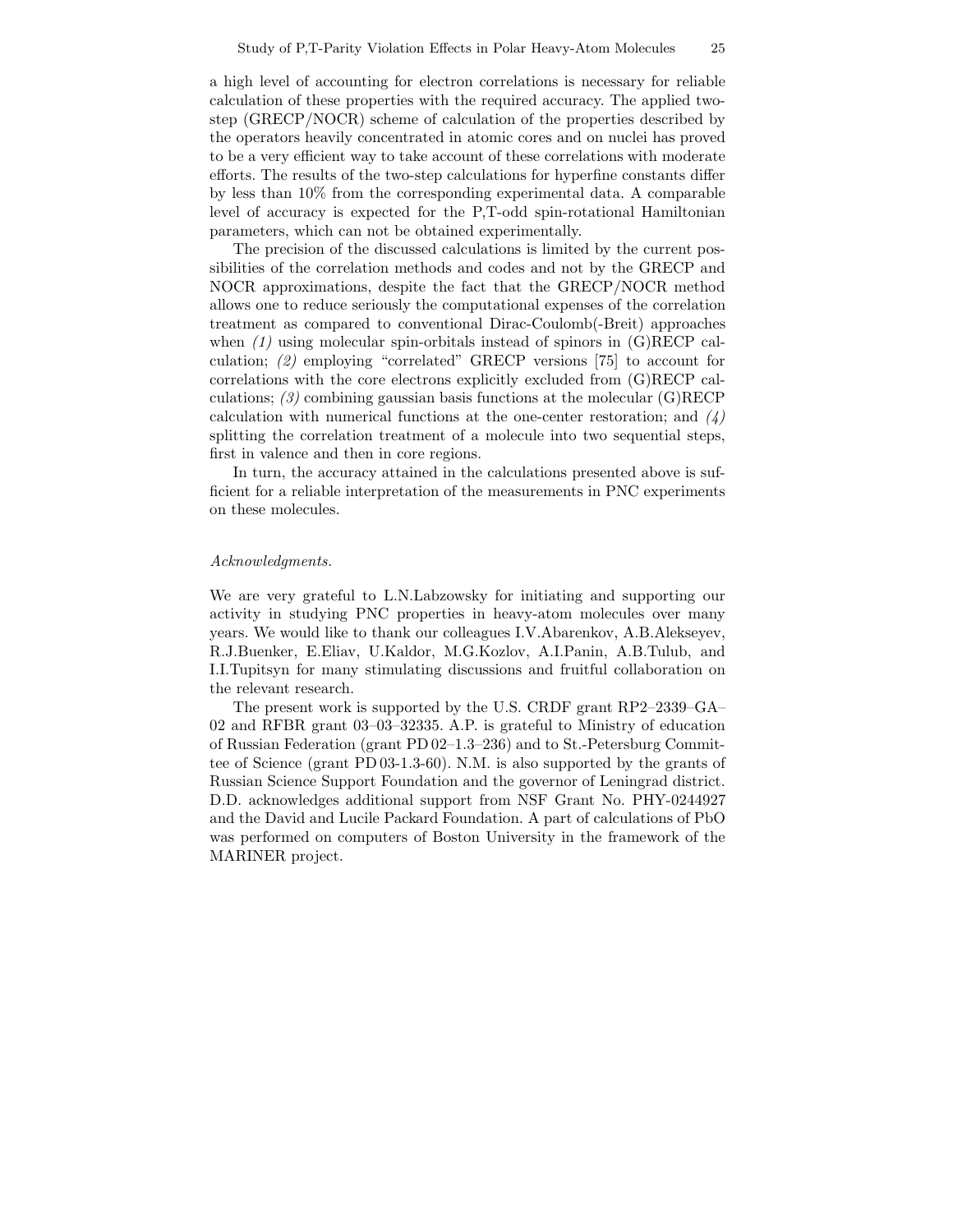#### References

- 1. Ginges, J. S. M. and Flambaum, V. V. Violations of fundamental symmetries in atoms and tests of unification theories of elementary particles. Phys. Rep. 397, 63–154 (2004).
- 2. Erler, J. and Ramsey-Musolf, M. J. Low energy tests of the weak interaction. Prog. Part. Nucl. Phys 54, 351-442 (2005).
- 3. Glashow, S. L. Partial-symmetries of weak interactions. Nuclear Physics 22, 579–588 (1961).
- 4. Weinberg, S. A model of leptons. Phys. Rev. Lett. 19, 1264–1266 (1967).
- 5. Salam, A. Weak and electromagnetic interactions. In: N. Svartholm (ed.) Elementary particle theory, relativistic groups, and analyticity, pp. 367–377 (Almqvist and Wiksells, Stockholm, Sweden, 1968).
- 6. Weinberg, S. Effects of a neutral intermediate boson in semileptonic processes. Phys. Rev. D 5, 1412-1417 (1972).
- 7. Commins, E. D. Electric dipole moments of leptons. Adv. At. Mol. Opt. Phys. 40,  $1-55$  (1998).
- 8. Christenson, J. H., Cronin, J. W., Fitch, V. L., and Turlay, R. Evidence for the  $2\pi$  decay of the  $K_2^0$  meson. Phys. Rev. Lett. **13**, 138–140 (1964).
- 9. Sapirstein, J. Parity violation. In: Schwerdtfeger [46], pp. 468–522.
- 10. Berger, R. Parity-violation effects in molecules. In: Schwerdtfeger [47], pp. 188–288.
- 11. Landau, L. D. Conservation laws in weak interactions. Sov. Phys.–JETP 5, 336–337 (1957).
- 12. Regan, B. C., Commins, E. D., Schmidt, C. J., and DeMille, D. New limit on the electron electric dipole moment. Phys. Rev. Lett. 88, 071805 (2002).
- 13. Romalis, M. V., Griffith, W. C., Jacobs, J. P., and Fortson, E. N. New limit on the permanent electric dipole moment of  $^{199}$ Hg. Phys. Rev. Lett. 86, 2505 (2001).
- 14. Dzuba, V. A., Flambaum, V. V., Ginges, J. S. M., and Kozlov, M. G. Electric dipole moments of Hg, Xe, Rn, Ra, Pu, and TlF induced by the nuclear Schiff moment and limits on time-reversal violating interactions. Phys. Rev. A 66, 012111 (2002).
- 15. Dmitriev, V. F. and Sen'kov, R. A. Schiff moment of the Mercury nucleus and the proton dipole moment. *Phys. Rev. Lett.* **91**,  $212303/1-4$  (2003).
- 16. Dzuba, V. A., Flambaum, V. V., and Silvestrov, P. G. Limits on electric dipole moments and T-violating weak interactions of nucleons. *Phys. Lett. B* 154, 93–95 (1985).
- 17. Sandars, P. G. H. Measurability of the proton electric dipole moment. Phys.  $Rev. Lett. 19, 1396-1398 (1967).$
- 18. Sandars, P. G. H. The electric dipole moment of an atom. Phys. Lett. 14, 194–196 (1965).
- 19. Flambaum, V. V. Electron electric dipole moment enhancement in heavy atoms. Yad. Fiz. 24, 383–386 (1976). [Sov. J. Nucl. Phys. 24, 199 (1976)].
- 20. Hinds, E. A., Loving, C. E., and Sandars, P. G. H. Limits on P and T violating neutral current week interactions. Phys. Lett. B 62, 97–99 (1976).
- 21. Cho, D., Sangster, K., and Hinds, E. A. Search for time-reversal-symmetry violation in thallium fluoride using a jet source. Phys. Rev. A 44, 2783–2799 (1991).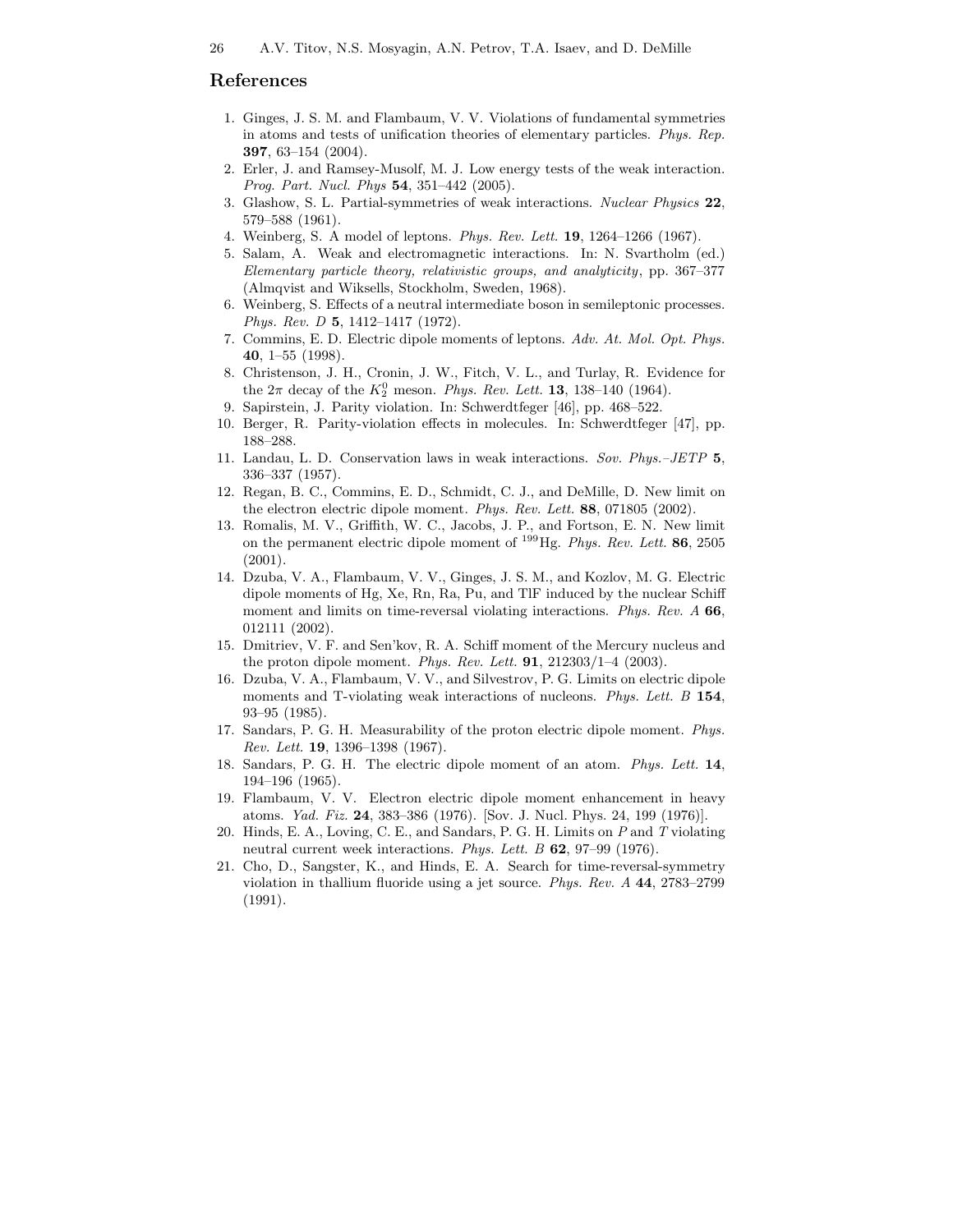- 22. Petrov, A. N., Mosyagin, N. S., Isaev, T. A., Titov, A. V., Ezhov, V. F., Eliav, E., and Kaldor, U. Calculation of the P,T-odd effects in  $^{205}$ TlF including electron correlation. Phys. Rev. Lett. 88, 073001 (2002).
- 23. Labzowsky, L. N. Λ doubling and parity nonconservation effects in the spectra of diatomic molecules. Sov. Phys.–JETP 48, 434–445 (1978).
- 24. Sushkov, O. P. and Flambaum, V. V. Parity violation effects in diatomic molecules. Sov. Phys.–JETP 48, 608–613 (1978).
- 25. Onischuk, V. A. Preprint JINR, R4-3299 (Dubna, 1967).
- 26. Gorshkow, V. G., Labzovsky, L. N., and Moskalyov, A. N. Space and time parity nonconservation effects in the spectra of diatomic molecules. Sov. Phys.– JETP 49, 209-216 (1979).
- 27. Sushkov, O. P., Flambaum, V. V., and Khriplovich, I. B. To a possibility of investigation of P- and T-odd nuclear forces in atomic and molecular experiments. Sov. Phys.-JETP 87, 1521-1540 (1984).
- 28. Flambaum, V. V. and Khriplovich, I. B. On the enhancement of parity nonconserving effects in diatomic molecules. Phys. Lett. A 110, 121–125 (1985).
- 29. Kozlov, M. G. Semiempirical calculation of P- and P,T-odd effects in diatomic molecules. Sov. Phys.–JETP 62, 1114 (1985).
- 30. Titov, A. V. PhD Thesis, (St.-Petersburg (former Leningrad) State University, Russia, 1985).
- 31. Kozlov, M. G., Fomichev, V. I., Dmitriev, Y. Y., Labzovsky, L. N., and Titov, A. V. Calculation of the P- and T-odd spin-rotational Hamiltonian of the PbF molecule. J. Phys. B 20, 4939–4948 (1987).
- 32. Hudson, J. J., Sauer, B. E., Tarbutt, M. R., and Hinds, E. A. Measurement of the electron electic dipole moment using YbF molecules. Phys. Rev. Lett. 89, 023003 (2002).
- 33. Hudson, J. J., Condylis, P., H.T.Ashworth, Tarbutt, M., Sauer, B. E., and Hinds, E. A. Towards a new measurement of the electron's electric dipole moment. In: Proceedings of the 17th Conference on Laser Spectroscopy, pp. 116–123 (World Scientific, Singapore, 2005). [arXiv: physics/0509169].
- 34. DeMille, D., Bay, F., Bickman, S., Kawall, D., Krause, Jr., D., Maxwell, S. E., and Hunter, L. R. Investigation of PbO as a system for measuring the electric dipole moment of the electron. *Phys. Rev. A* **61**, 052507 (2000).
- 35. Okun', L. B. Leptons and quarks (North Holland, Amsterdam, 1982).
- 36. Kobayashi, M. and Maskawa, T. CP-violation in the renormalizable theory of weak interaction. Progr. Theor. Phys.  $49,652-657$  (1973).
- 37. Kazakov, D. I. Beyond the standard model (In search of supersymmetry) (2000). ArXiv: hep-ph/0012288.
- 38. Mohapatra, R. N. Unification and Supersymmetry. The Frontiers of Quark-Lepton Physics (Springer, New-York, U.S.A., 2003). 421 pp.
- 39. Barr, S. M. Measurable T- and P-odd e−N interactions from Higgs boson exchange. Phys. Rev. Lett. 68, 1822–1825 (1992).
- 40. Barr, S. M. A review of CP violation in atoms. Int. J. Mod. Phys. A 8, 209–236 (1993).
- 41. Ginzburg, I. F. and Krawczyk, M. Symmetries of two Higgs doublet model and CP violation (2004). ArXiv: hep-ph/0408011.
- 42. Pati, J. C. and Salam, A. Lepton number as the fourth "color". Phys. Rev. D 10, 275-279 (1974).
- 43. Liu, J. T. and Ng, D. Lepton flavor changing processes and CP violation in the 331 model (1994). ArXiv: hep-ph/9401228.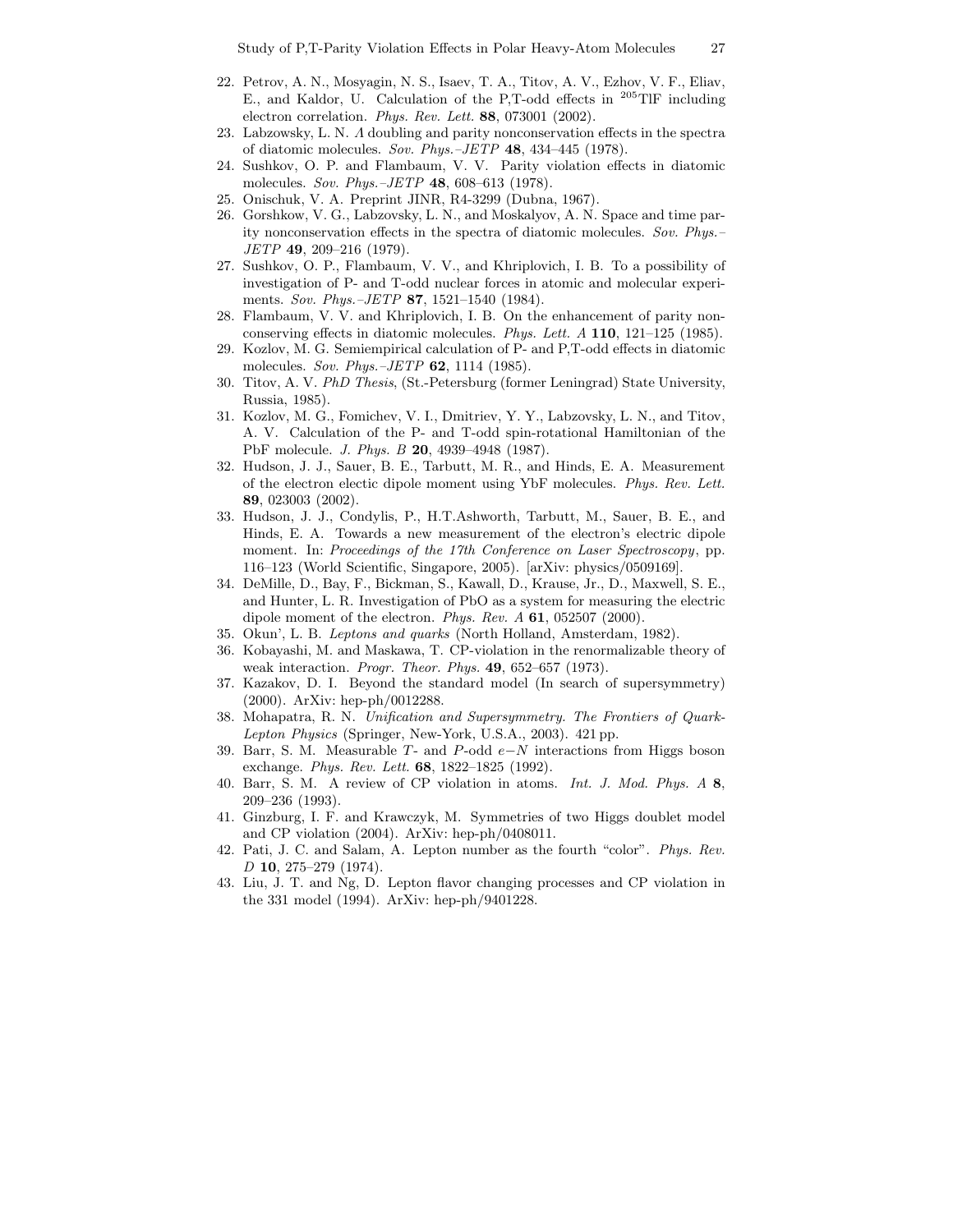- 44. Masina, I. and Savoy, C. A. Changed lepton flavour and CP violation: Theoretical impact of present and future experiments (2004). ArXiv: hep-ph/0410382.
- 45. Khriplovich, I. B. and Lamoreaux, S. K. CP Violation without Strangeness. The Electric Dipole Moments of Particles, Atoms, and Molecules (Springer-Verlag, Berlin, 1997).
- 46. Schwerdtfeger, P. (ed.). Relativistic Electronic Structure Theory. Part I. Fundamentals, vol. 11 of Theoretical and Computational Chemistry (Elsevier, Amsterdam, 2002).  $xx + 926$  pp.
- 47. Schwerdtfeger, P. (ed.). Relativistic Electronic Structure Theory. Part 2. Applications, vol. 14 of Theoretical and Computational Chemistry (Elsevier, Amsterdam, 2004).  $xy + 787$  pp.
- 48. Hirao, K. and Ishikawa, Y. (eds.). Recent Advances in Relativistic Molecular Theory (World Scientific, Singapore, 2004). 328 pp.
- 49. Mosyagin, N. S. et al. GRECPs accounting for Breit effects .... This issue.
- 50. Wood, J. H. and Boring, A. M. Improved Pauli Hamiltonian for local-potential problems. *Phys. Rev. B* 18, 2701-2711 (1978).
- 51. Barthelat, J. C., Pelissier, M., and Durand, P. Analytical relativistic selfconsistent-field calculations for atoms. Phys. Rev. A 21, 1773–1785 (1980).
- 52. van Lenthe, E., Baerends, E. J., and Snijders, J. G. Relativistic regular twocomponent Hamiltonians. J. Chem. Phys. 99, 4597–4610 (1993).
- 53. Wolf, A., Reiher, M., and Hess, B. A. Two-component methods and the generalized Douglas-Kroll transformation. In: Schwerdtfeger [46], pp. 622– 663.
- 54. Kutzelnigg, W. Perturbation theory of relativistic corrections. 2. Analysis and classification of known and other possible methods. Z. Phys. D 15, 27–50 (1990).
- 55. Dyall, K. G. A systematic sequence of relativistic approximations. J. Comput. Chem. 23, 786–793 (2002).
- 56. Visscher, L. The Dirac equation in quantum chemistry: Strategies to overcome the current computational problems. J. Comput. Chem. 23, 759–766 (2002).
- 57. Grant, I. P. and Quiney, H. BERTHA relativistic atomic/molecular structure (Les Houches, France, 2004). Conference "Quantum Systems in Chemistry and Physics: QSCP-IX", oral and poster reports.
- 58. Saue, T., Jensen, H. J. A., Visscher, L.,  $et al.$  "DIRAC04" (2004). A relativistic ab initio electronic structure program.
- 59. Quiney, H. M., Skaane, H., and Grant, I. P. Ab initio relativistic quantum chemistry: four-components good, two-components bad! Adv. Quantum Chem. 32, 1–49 (1999).
- 60. Grant, I. P., Quiney, H. M., and Skaane, H. "bertha" (1998). An ab initio relativistic molecular electronic structure program [59].
- 61. Lee, Y. S., Ermler, W. C., and Pitzer, K. S. Ab initio effective core potentials including relativistic effects. I. Formalism and applications to the Xe and Au atoms. J. Chem. Phys. 67, 5861–5876 (1977).
- 62. Ermler, W. C., Ross, R. B., and Christiansen, P. A. Spin-orbit coupling and other relativistic effects in atoms and molecules. Adv. Quantum Chem. 19, 139–182 (1988).
- 63. Schwerdtfeger, P. Relativistic pseudopotentials. In: U. Kaldor and S. Wilson (eds.) Theoretical chemistry and physics of heavy and superheavy elements, pp. 399–438 (Kluwer academic publishers, Dordrecht, The Netherlands, 2003).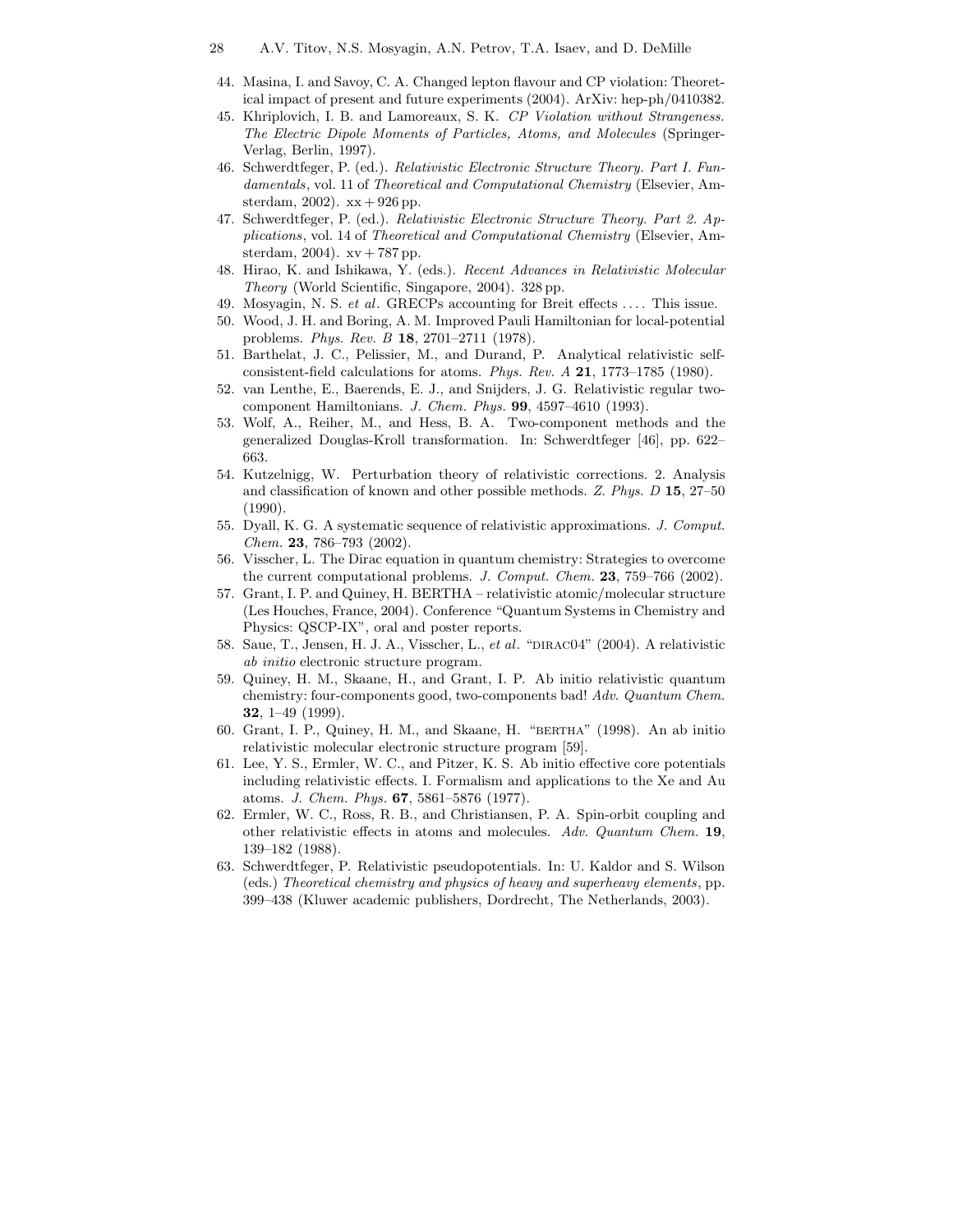- 64. Lee, Y. S. Two-component relativistic effective core potential calculations for molecules. In: Schwerdtfeger [47], pp. 352–416.
- 65. Teichteil, C., Maron, L., and Vallet, V. Relativistic pseudopotential calculations for electronic excited states. In: Schwerdtfeger [47], pp. 476–551.
- 66. Blöchl, P. E. Generalized separable potentials for electronic-structure calculations. Phys. Rev. B 41, 5414–5416 (1990).
- 67. Vanderbilt, D. Soft self-consistent pseudopotentials in a generalized eigenvalue formalism. Phys. Rev. B 41, 7892–7895 (1990).
- 68. Theurich, G. and Hill, N. A. Self-consistent treatment of spin-orbit coupling in solids using relativistic fully separable ab initio pseudopotentials. Phys. Rev. B 64, 073106, 1-4  $(2001)$ .
- 69. Bonifacic, V. and Huzinaga, S. Atomic and molecular calculations with the model potential method. I. J. Chem. Phys. 60, 2779–2786 (1974).
- 70. Katsuki, S. and Huzinaga, S. An effective Hamiltonian method for valenceelectron molecular calculations. Chem. Phys. Lett. 152, 203–206 (1988).
- 71. Seijo, L. and Barandiar´an, Z. Relativistic ab-initio model potential calculations for molecules and embedded clusters. In: Schwerdtfeger [47], pp. 417–475.
- 72. Petrov, A. N., Mosyagin, N. S., Titov, A. V., and Tupitsyn, I. I. Accounting for the Breit interaction in relativistic effective core potential calculations of actinides. J. Phys. B 37, 4621–4637 (2004).
- 73. Dyall, K. G. An exact separation of the spin-free and spin-dependent terms of the Dirac-Coulomb-Breit Hamiltonian. J. Chem. Phys. 100, 2118–2127 (1994).
- 74. Titov, A. V. and Mosyagin, N. S. Generalized relativistic effective core potential: Theoretical grounds. Int. J. Quantum Chem.  $71$ ,  $359-401$  (1999).
- 75. Mosyagin, N. S. and Titov, A. V. Accounting for correlations with core electrons by means of the generalized RECP: Atoms Hg and Pb and their compounds. J. Chem. Phys. 122, 234106 (2005).
- 76. Durand, P. and Barthelat, J.-C. A theoretical method to determine atomic pseudopotentials for electronic structure calculations of molecules and solids. Theor. Chim. Acta 38, 283–302 (1975).
- 77. Christiansen, P. A., Lee, Y. S., and Pitzer, K. S. Improved ab initio effective core potentials for molecular calculations. J. Chem. Phys. 71, 4445–4450 (1979).
- 78. Hamann, D. R., Schlüter, M., and Chiang, C. Norm-conserving pseudopotentials. Phys. Rev. Lett. 43, 1494-1497 (1979).
- 79. Titov, A. V. and Mosyagin, N. S. The generalized relativistic effective core potential method: Theory and calculations. Russ. J. Phys. Chem. **74**, Suppl. 2, S376–387 (2000). [arXiv: physics/0008160].
- 80. Titov, A. V. Doctorate Thesis, (Petersburg Nuclear Physics Institute, RAS, Russia, 2002).
- 81. Phillips, J. C. and Kleinman, L. New method for calculating wave functions in crystals and molecules. Phys. Rev. 116, 287–294 (1959).
- 82. Pacios, L. F. and Christiansen, P. A. Ab initio relativistic effective potentials with spin-orbit operators. I. Li through Ag. J. Chem. Phys. 82, 2664–2671 (1985).
- 83. Blöchl, P. E. Projector augmented-wave method. Phys. Rev. B 50, 17953– 17979 (1994).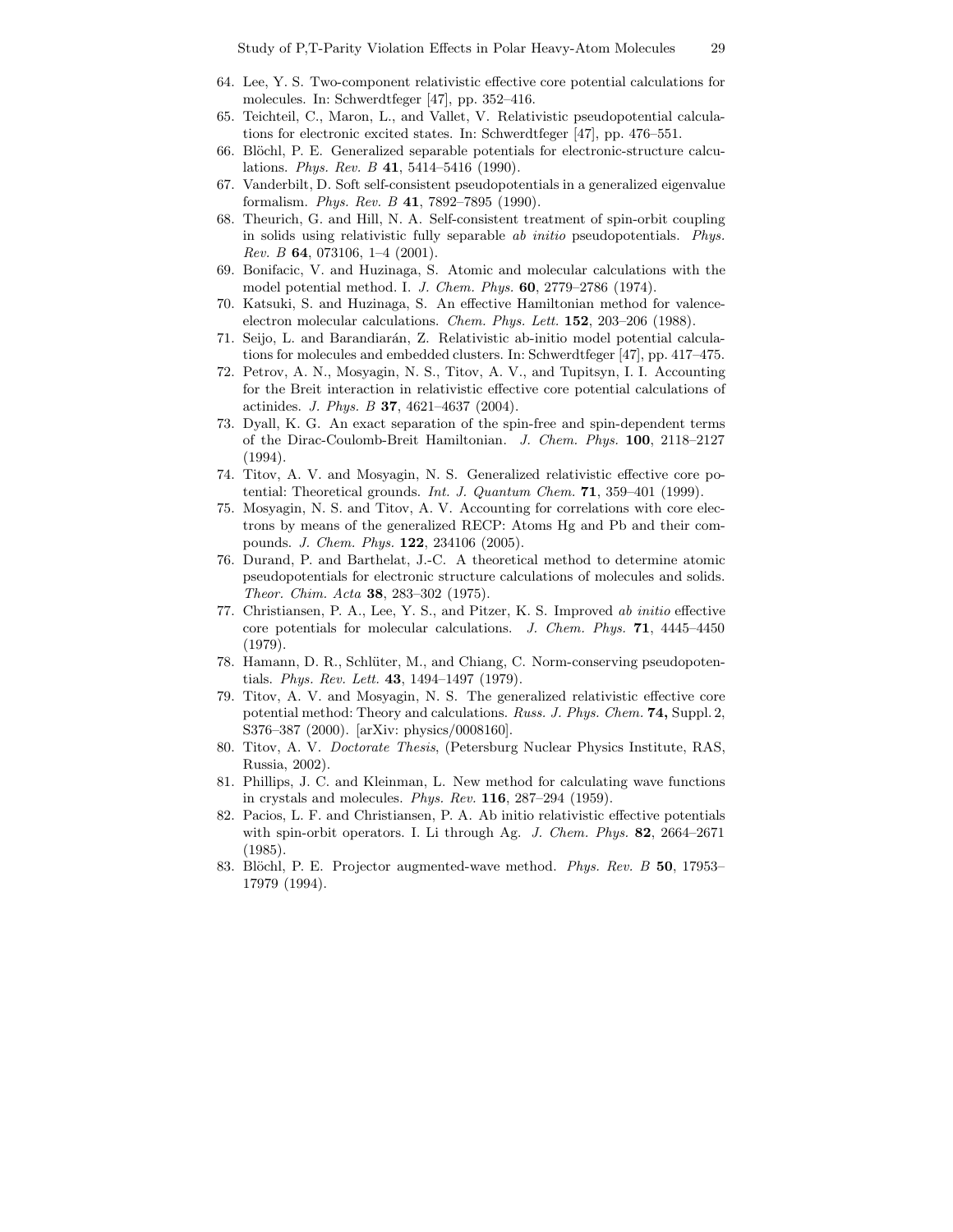- 84. Titov, A. V. A restoration of wave function in core region of a molecule. In: Theses of reports of the 4th European Conf. on Atomic and Mol. Physics, p. 299 (Riga, Latvia, 1992).
- 85. Titov, A. V. A two-step method of calculation of the electronic structure of molecules with heavy atoms: Theoretical aspect. Int. J. Quantum Chem. 57, 453–463 (1996).
- 86. Desclaux, J. P. and Pyykkö, P. Relativistic and non-relativistic Hartree-Fock one-centre expansion calculations for the series  $CH_4$  to  $PbH_4$  within the spherical approximation. Chem. Phys. Lett. 29, 534 (1974).
- 87. Desclaux, J. P. and Pyykkö, P. Dirac-Fock one-centre calculations. The molecules CuH, AgH and AuH including p-type symmetry functions. Chem. Phys. Lett. **39**, 300–303 (1976).
- 88. Desclaux, J.-P. Tour historique. In: Schwerdtfeger [46], pp. 1–22.
- 89. Pitzer, K. S. Relativistic effects on chemical properties. Acc. Chem. Res. 12, 271–276 (1979).
- 90. Pyykkö, P. and Desclaux, J.-P. Relativity and the periodic system of elements. Acc. Chem. Res. **12**, 276-281 (1979).
- 91. Hinds, E. A. and Sandars, P. G. H. Electric dipole hyperfine structure of TlF. *Phys. Rev. A* 21, 471–479 (1980).
- 92. Coveney, P. V. and Sandars, P. G. H. Parity- and time-violating interactions in thallium fluoride. J. Phys. B 16, 3727–3740 (1983).
- 93. Laerdahl, J. K., Saue, T., Faegri, Jr, K., and Quiney, H. M. Ab initio study of PT-odd interactions in Thallium Fluoride. Phys. Rev. Lett. 79, 1642–1645 (1997).
- 94. Parpia, F. A. Electric-dipole hyperfine matrix elements of the ground state of the TlF molecule in the Dirac-Fock approximation. J. Phys. B 30, 3983–4001 (1997).
- 95. Dmitriev, Y. Y., Khait, Y. G., Kozlov, M. G., Labzovsky, L. N., Mitrushenkov, A. O., Shtoff, A. V., and Titov, A. V. Calculation of the spin-rotational hamiltonian including P- and P,T-odd weak interaction terms for the HgF and PbF molecules. Phys. Lett. A 167, 280–286 (1992).
- 96. Titov, A. V. Matrix elements of the  $U(2n)$  generators in the spin-orbit basis. Int. J. Quantum Chem. **42**, 1711–1716 (1992).
- 97. Titov, A. V., Mosyagin, N. S., and Ezhov, V. F. P, T-odd spin-rotational Hamiltonian for the YbF molecule. Phys. Rev. Lett. 77, 5346–5349 (1996).
- 98. Kozlov, M. G., Titov, A. V., Mosyagin, N. S., and Souchko, P. V. Enhancement of the electric dipole moment of the electron in the BaF molecule. Phys. Rev. A 56, R3326–3329 (1997).
- 99. Mosyagin, N. S., Kozlov, M. G., and Titov, A. V. Electric dipole moment of the electron in the YbF molecule. J. Phys. B  $31$ , L763–767 (1998).
- 100. Quiney, H. M., Skaane, H., and Grant, I. P. Hyperfine and P,T-odd effects in  $YbF<sup>2</sup>Σ. J. Phys. B$  31, L85–95 (1998).
- 101. Parpia, F. Ab initio calculation of the enhancement of the EDM of an electron in the YbF. *J. Phys. B* **31**, 1409–1430 (1998).
- 102. Isaev, T. A., Petrov, A. N., Mosyagin, N. S., Titov, A. V., Eliav, E., and Kaldor, U. In search of the electron dipole moment: Ab initio calculations on  $^{207}$ PbO excited states. *Phys. Rev. A* 69, 030501(R) (2004).
- 103. Petrov, A. N., Titov, A. V., Isaev, T. A., Mosyagin, N. S., and DeMille, D. P. Configuration-interaction calculation of hyperfine and P,T-odd constants on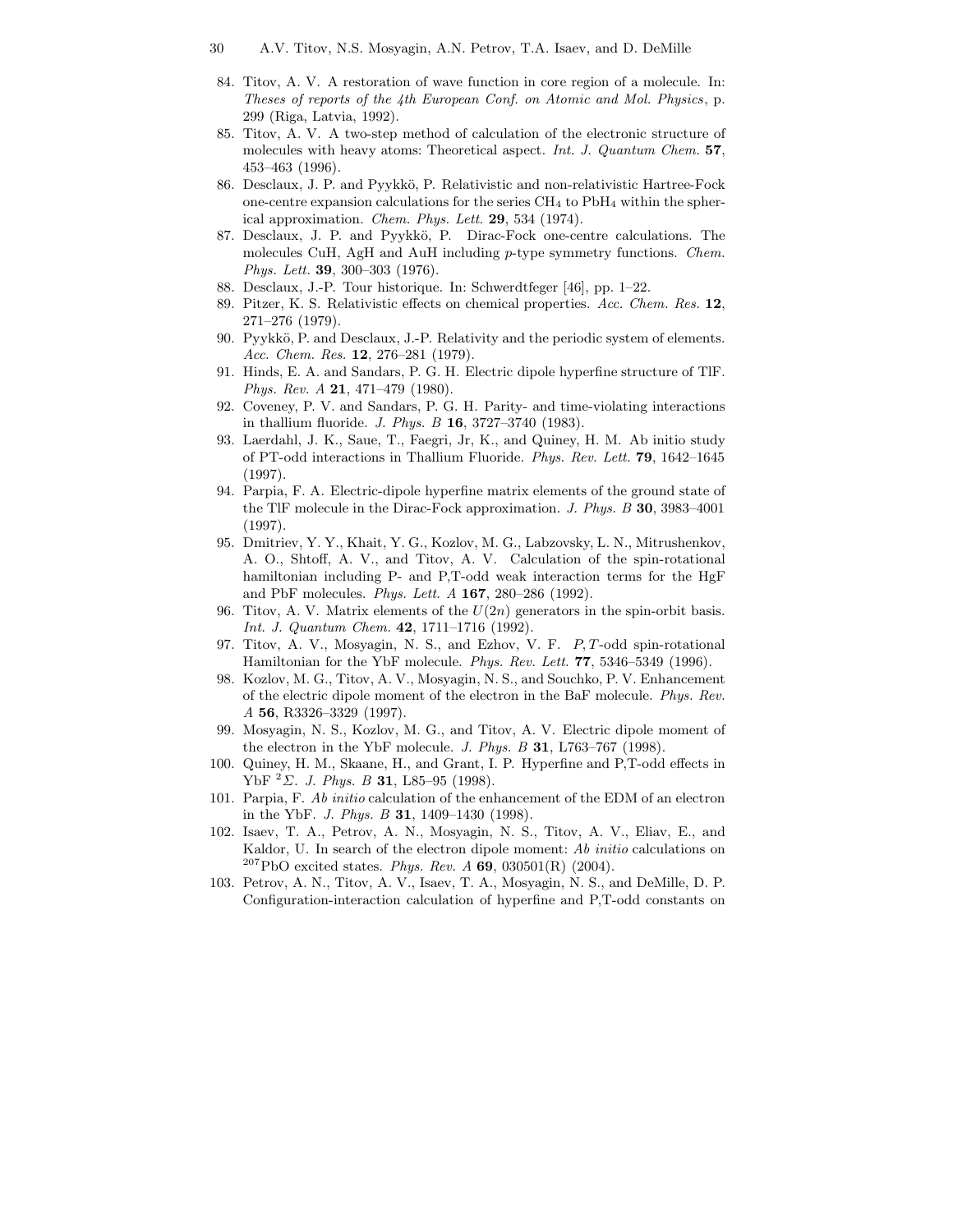$207PbO$  excited states for the electron electric-dipole-moment experiments. Phys. Rev. A 72, 022505 (2005).

- 104. Isaev, T. A., Mosyagin, N. S., Petrov, A. N., and Titov, A. V. In search of the electron electric dipole moment: relativistic correlation calculations of the P,T-violation effect in the ground state of  $HI^+$ . Phys. Rev. Lett. **95**, 163004  $(2005).$
- 105. Dzuba, V. A., Flambaum, V. V., and Kozlov, M. G. Calculation of energy levels for atoms with several valence electrons. JETP Lett. 63, 882–887 (1996).
- 106. Kaldor, U. Relativistic coupled cluster: Method and applications. In: R. J. Bartlett (ed.) Recent Advances in Coupled-Cluster Methods, pp. 125–153 (World Scientific, Singapore, 1997).
- 107. Landau, A., Eliav, E., and Kaldor, U. Intermediate Hamiltonian Fock-space coupled-cluster method. Adv. Quantum Chem. 39, 171–188 (2001).
- 108. Buenker, R. J. and Krebs, S. The configuration-driven approach for multireference configuration interaction calculations. In: K. Hirao (ed.) Recent Advances in Multireference Methods, pp. 1–29 (World Scientific, Singapore, 1999).
- 109. Alekseyev, A. B., Liebermann, H.-P., and Buenker, R. J. Spin-orbit multireference configuration interaction method and applications to systems containing heavy atoms. In: Hirao and Ishikawa [48], pp. 65–105.
- 110. Titov, A. V., Mosyagin, N. S., Alekseyev, A. B., and Buenker, R. J. GRECP/MRD-CI calculations of spin-orbit splitting in ground state of Tl and of spectroscopic properties of TlH. Int. J. Quantum Chem. 81, 409–421 (2001).
- 111. Dolg, M. Effective core potentials. In: J. Grotendorst (ed.) Modern Methods and Algorithms of Quantum Chemistry, vol. 1 of NIC Series, pp. 479–508 (Jülich, 2000). [http://www.fz-juelich.de].
- 112. Titov, A. V. and Mosyagin, N. S. Comments on "Effective Core Potentials" by M.Dolg [111]. ArXiv.org/ physics/0008239 (2000).
- 113. Titov, A. V. and Mosyagin, N. S. Self-consistent relativistic effective core potentials for transition metal atoms: Cu, Ag, and Au. Structural Chem. 6, 317–321 (1995).
- 114. Tupitsyn, I. I. "HFDB" (2003). Program for atomic finite-difference fourcomponent Dirac-Hartree-Fock-Breit calculations written on the base of the  $HFD code [115].$
- 115. Bratzev, V. F., Deyneka, G. B., and Tupitsyn, I. I. Application of the Hartree-Fock method to calculation of relativistic atomic wave functions. Bull. Acad. Sci. USSR, Phys. Ser. 41, 173–182 (1977).
- 116. Tupitsyn, I. I. and Petrov, A. N. Self–consistent field calculations of heavy atoms including the breit interaction. In: 5-th Session of the V.A. Fock School on Quantum and Computational Chemistry, p. 62 (Novgorod the Great, 2002).
- 117. Tupitsyn, I. I. and Mosyagin, N. S. "grecp/hfj" (1995). Program for atomic finite-difference two-component Hartree-Fock calculations with the generalized RECP in the  $jj$ -coupling scheme.
- 118. Tupitsyn, I. I., Mosyagin, N. S., and Titov, A. V. Generalized relativistic effective core potential. I. Numerical calculations for atoms Hg through Bi. J. Chem. Phys. 103, 6548–6555 (1995).
- 119. Lindgren, I. Effective operators in the atomic hyperfine interaction. Rep. Prog. Phys. **47**, 345–398 (1984).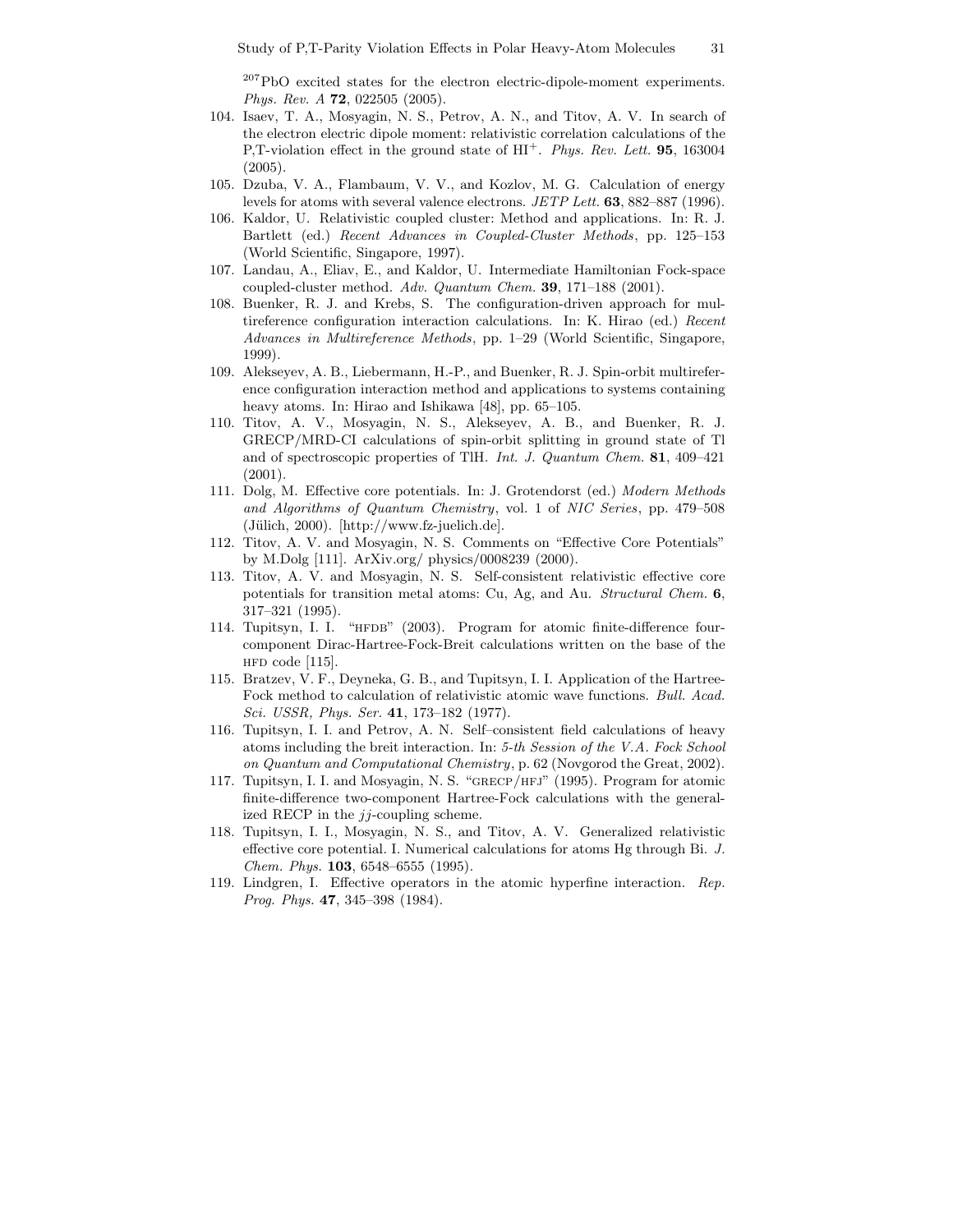- 120. Kunik, D. and Kaldor, U. Hyperfine pressure shift of hydrogen in helium. J. Chem. Phys. 55, 4127–4131 (1971).
- 121. Monkhorst, H. J. Calculation of properties with the coupled-cluster method. Int. J. Quantum Chem.: Quantum Chem. Symp. 11, 421–432 (1977).
- 122. Kozlov, M. and Labzowsky, L. Parity violation effects in diatomics. J. Phys.  $B$  28, 1933–1961 (1995).
- 123. Knight, Jr., L. B., Fisher, T. A., and Wise, M. B. Photolytic codeposition generation of the HgF radical in an argon matrix at 12 K: An ESR investigation. J. Chem. Phys. 74, 6009–6013 (1981).
- 124. Huber, K. P. and Herzberg, G. Constants of Diatomic Molecules (Van Nostrand-Reinhold, New York, 1979).
- 125. Mosyagin, N. S. et al. GRECP/NOCR calculations of hyperfine structure and parity violation effects in YbF, HgF and HgH (2002). Unpublished.
- 126. Kozlov, M. G. and Ezhov, V. F. Enhancement of the electric dipole moment of the electron in the YbF molecule. Phys. Rev.  $A$  49, 4502-4506 (1994).
- 127. Knight, Jr., L. B. and Weltner, Jr., W. On the spin-doubling constant,  $\gamma$ , and g tensor in <sup>2</sup> $\Sigma$  molecules. J. Chem. Phys. **53**, L4111-4112 (1970).
- 128. Kozlov, M. G. Enhancement of the electric dipole moment of the electron in the YbF molecule. J. Phys. B 30, L607–612 (1997).
- 129. Knight, L. B., Easley, W. C., and Weltner, W. Hyperfine interaction and chemical bonding in MgF, CaF, SrF, and BaF molecules. J. Chem. Phys. 54, 322–329 (1971).
- 130. Ryzlewicz, C., Schütze-Pahlmann, H. U., Hoeft, J., and Törring, T. Rotational spectrum and hyperfine structure of the  ${}^{2}Σ$  radicals BaF and BaCl. Chem. Phys. 71, 389-399  $(1982)$ .
- 131. Schiff, L. I. Measurability of nuclear electric dipole moments. Phys. Rev. 132, 2194–2200 (1963).
- 132. Quiney, H. M., Laerdahl, J. K., Faegri, Jr, K., and Saue, T. Ab initio Dirac-Hartree-Fock calculations of chemical properties and PT-odd effects in thallium fluoride. Phys. Rev. A 57, 920–944 (1998).
- 133. Wilson, S., Moncrieff, D., and Kobus, J. TlF  $(^1\Sigma^+)$ : Some preliminary electronic structure calculations (1994). RAL-94-082 Report.
- 134. Kaldor, U. and Eliav, E. High-accuracy calculations for heavy and super-heavy elements. Adv. Quantum Chem. 31, 313–336 (1999).
- 135. Kaldor, U., Eliav, E., and Landau, A. Four-component relativistic coupled cluster – method and applications. In: Hirao and Ishikawa [48], pp. 283–327.
- 136. Paldus, J. and Li, X. A critical assessment of coupled cluster method in quantum chemistry. Adv. Chem. Phys.  $110$ ,  $1-175$  (1999).
- 137. Paldus, J. Coupled cluster methods. In: S. Wilson (ed.) Handbook of Molecular Physics and Quantum Chemistry, vol. 2, pp. 272–313 (John Wiley & Sons, Ltd, Chichester, 2003).
- 138. Egorov, D., Weinstein, J. D., Patterson, D., Friedrich, B., and Doyle, J. M. Spectroscopy of laser-ablated buffer-gas-cooled PbO at 4 K and the prospects for measuring the electric dipole moment of the electron. Phys. Rev. A 63, 030501(R) (2001).
- 139. Buenker, R. J. and Peyerimhoff, S. D. Individualized configuration selection in CI calculations with subsequent energy extrapolation. Theor. Chim. Acta 35, 33–58 (1974).